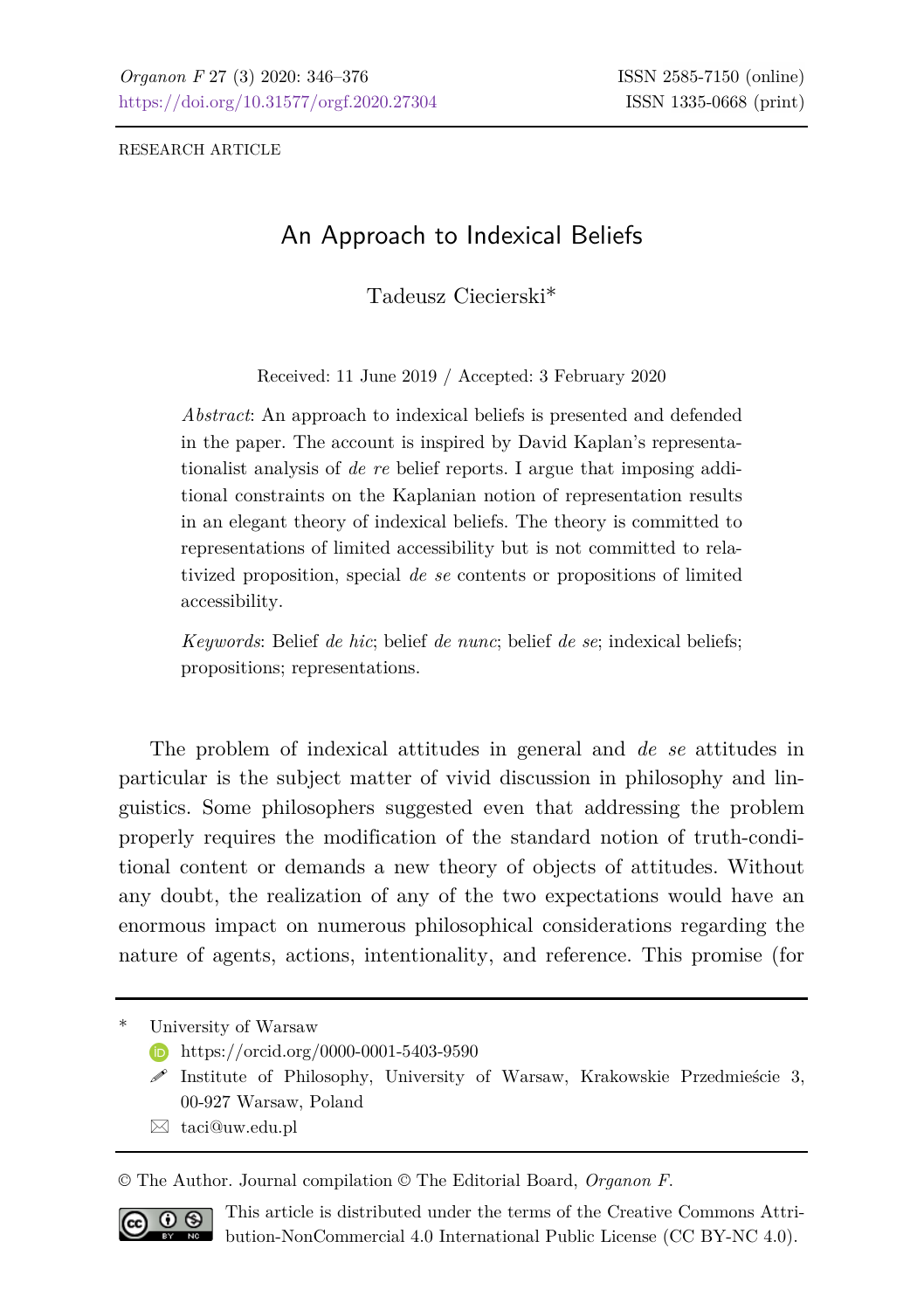some) or threat (for others) suffices for the justification of the relevance of the problem in question. That having been said, however, it is difficult sometimes to say what the exact problem of indexical attitudes is as there are numerous issues discussed in the literature under this heading. It might be useful, therefore, to start with a short classification of the problems in questions. Following (Higginbotham 2003) we may start with the list of the following four questions: [1](#page-1-0)

**Problem 1**. What is the nature of *essentially indexical* interpretations of certain sentences or utterances?

**Problem 2**. What relation do they bear to ordinary uses of the firstperson pronoun, adverbs of time (like 'now') and place (like 'here')?

**Problem 3**. Why are they triggered by the particular linguistic items that trigger them?

**Problem 4**. Are they universal in human language, and what relation, if any, do they bear to logophoric phenomena?

and add to the list the following problem:

**Problem 5**. What is the nature of essentially indexical attitudes?

Below I shall be interested solely in problems 1, 2 and 5 (by "the problem of indexical beliefs" I shall mean below nothing more than the three problems in question).

My general assumption here would be that the study of attitude reports or particular readings of such reports sheds light on the nature of corresponding attitudes. This assumption, I believe, is often made in the literature but rarely stated explicitly. [2](#page-1-1) Consider any true attitude report of the form "A believes that p." It is natural to ask a question in virtue of which non-linguistic facts the report is true (or—to use fashionable terminology of truthamkers: which non-linguistic facts make the report true). The immediate answer to this question is that the report is true in virtue of the fact that A is in a certain *kind* of mental state. It is, of course, a matter of the

<span id="page-1-0"></span><sup>1</sup> Higginbotham's formulation of the problems concerns *de se* beliefs only but they might be easily generalized to other essentially indexical cases.

<span id="page-1-1"></span><sup>2</sup> For some exceptions, see (Vendler 1967; Peterson 1997; and Ciecierski 2016).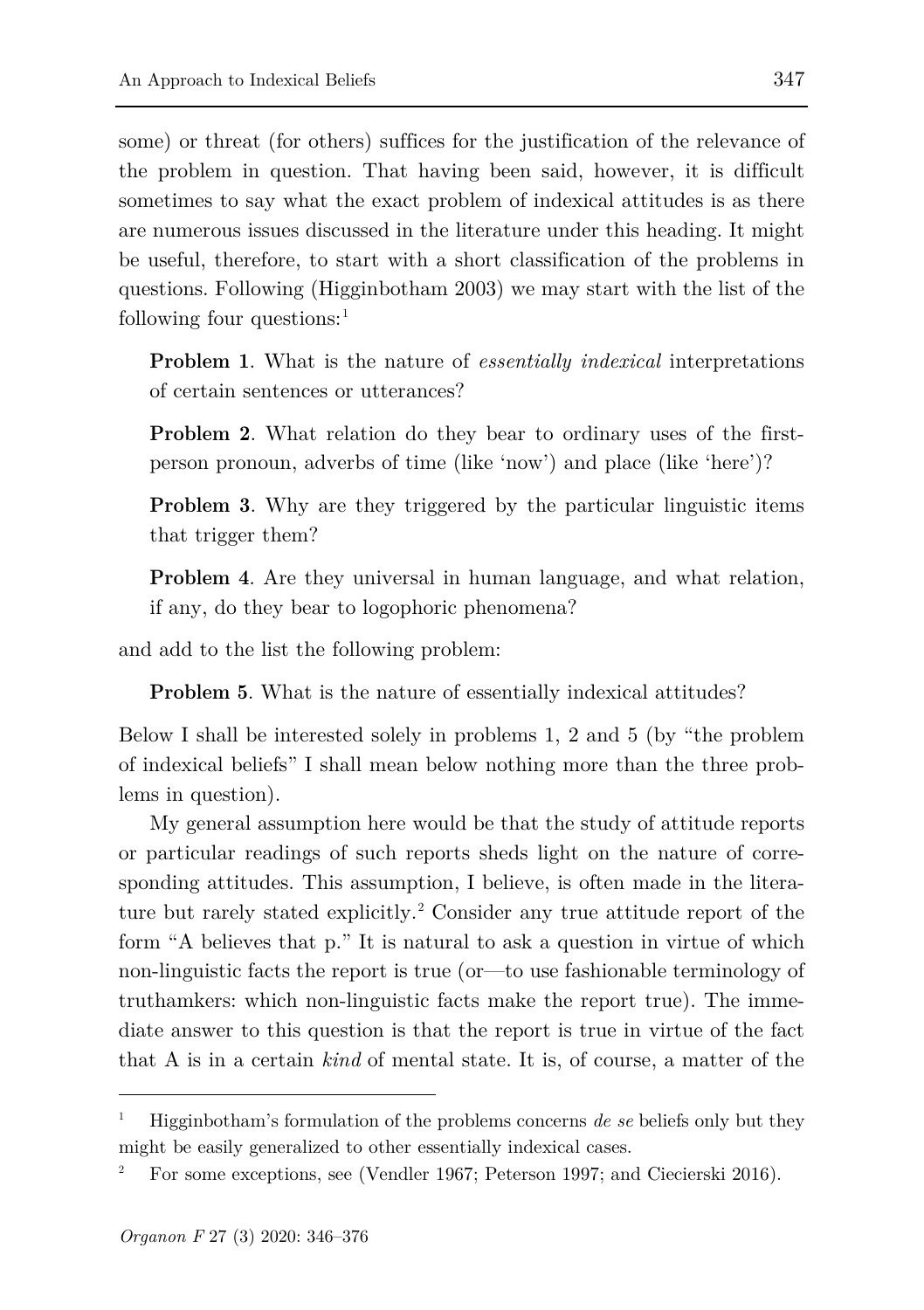debate whether the state can be characterized solely internally or requires an appeal to external factors but this should not obscure the fact that the existence of the state in question is a necessary condition of the report being true. This general point is accepted even by eliminativists who deny not the connection between the existence of the state and truthfulness of the report but the fact that there are at all states of a certain kind (and hence: that the attitude reports have truth values at all). Now the natural next question is: "How the utterance selects, out of a vast universe of possible states of affairs, the ones that are potential truthmakers of the report?" It goes without saying that the answer must appeal to semantical properties of "A believes that p." The semantic properties, whatever they are (this, again, is a matter of vivid debates in philosophy), point out at *generic* features that each potential truthmaker of the report must be entitled with. This is how the assumption that the study of attitude reports reveals properties of the corresponding attitudes will be understood in this paper.

The purpose of this paper is to present and defend a relatively conservative approach to indexical beliefs and indexical belief reports. It shall be *conservative* as it requires no changes in our theories of truth-conditional content. It shall *not* be completely conservative as it denies that propositions are objects of attitudes. However, it shall still be *relatively conservative* as the direct objects of attitudes are familiar entities: mental representations. The plan of the paper looks as follows. I shall start with a brief recapitulation of the problem of indexical beliefs. Next, I shall describe an account in which I will offer a theoretical description of the phenomenon. Finally, I shall address several matters that, I think, may help us to better understand the scope and possible limits of the account. [3](#page-2-0)

<span id="page-2-0"></span><sup>3</sup> Below I shall use terms such as "indexical belief" (Stalnaker 1981), "locating belief" (Perry 1979), "self-locating belief" (Lewis 1979; and Perry 2013) and "essentially indexical belief" (Stalnaker 1981 again) interchangeably. The terms such as "*de se* belief," "*de nunc* belief" and "*de hic* belief", on the other hand, will be used to refer to the proper subsets of the class of locating beliefs. I am not presupposing that the subsets are (or are not) disjoint.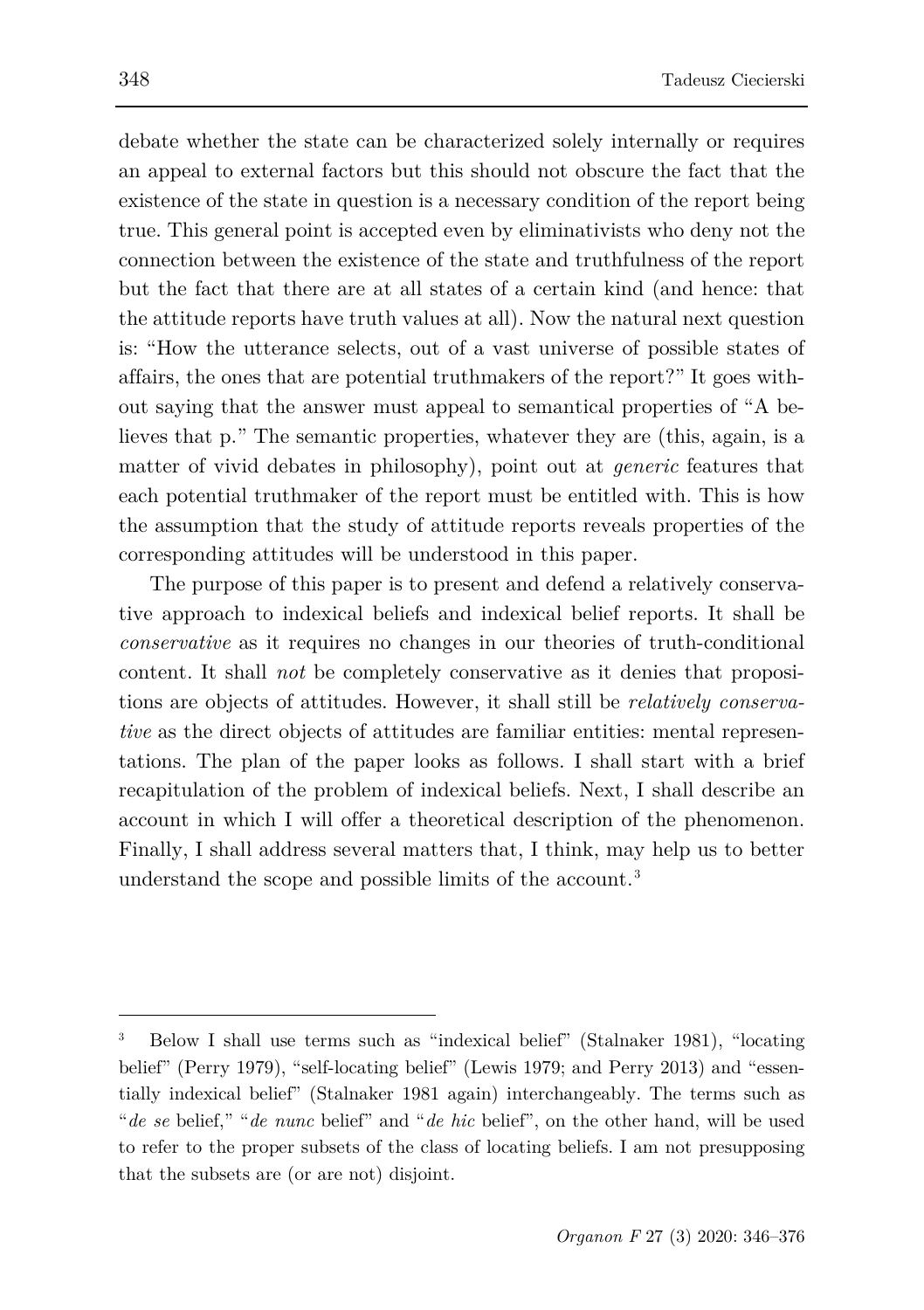#### **1. Preliminaries**

What are indexical beliefs? The standard answer to this question is that they are beliefs about "[…] where one is, when it is, and who one is" (Perry 1979, 5). [4](#page-3-0) This answer is usually supplemented with scenarios that are intended to make the essentially indexical character of such beliefs explicit.

Consider a belief report:

(1) A believes that she is F.

This report might be true in two radically different situations: one in which A is aware of the fact that she herself is F and the other where she is unaware of that. The two situations might be more precisely referred to by means of the following paraphrases or readings of  $(1)$ :<sup>[5](#page-3-1)</sup>

- (2) A believes that *she herself* is F.
- (3) A believes that *she* (*but not that she herself*) is F.

Some suggest (cf. Jaszczolt 2013) that (2) and (3) are distinct interpretations of (1), and that this means that (1) is context dependent. Others may perhaps think that (1) is ambiguous. Yet others may be willing to treat (1) as a manifestation of the phenomenon of *generality*, that is the fact that

<span id="page-3-0"></span><sup>4</sup> A slightly different characteristic is provided in (Perry 2013): "A belief is selflocating if the truth of the belief constraints the location of the belief and the believer" (Perry 2013, 388). One may also explain the notion of indexical belief by saying that it is a belief state naturally expressed by 'I'-sentences, 'now'-sentences or 'here'-sentences (thanks to the anonymous reviewer for this suggestion). This intuitive description, however, is rather unclear as it adduces to the very imprecise concept of naturalness of expression.

<span id="page-3-1"></span><sup>5</sup> If one thinks that constructions like '(she) herself' do not univocally specify *de se* attributions (cf. Schlenker 2011), then the point is that there is a difference in truth conditions of counterparts of (2) and (3) that, respectively, contain or do not contain, elements that trigger *de se* attributions. Self-oriented long distance reflexives of Sells (1987) and Chierchia (1989) might be good candidates for such triggering elements. Let me just stress that nothing in this paper depends on the theoretical choice on that matter.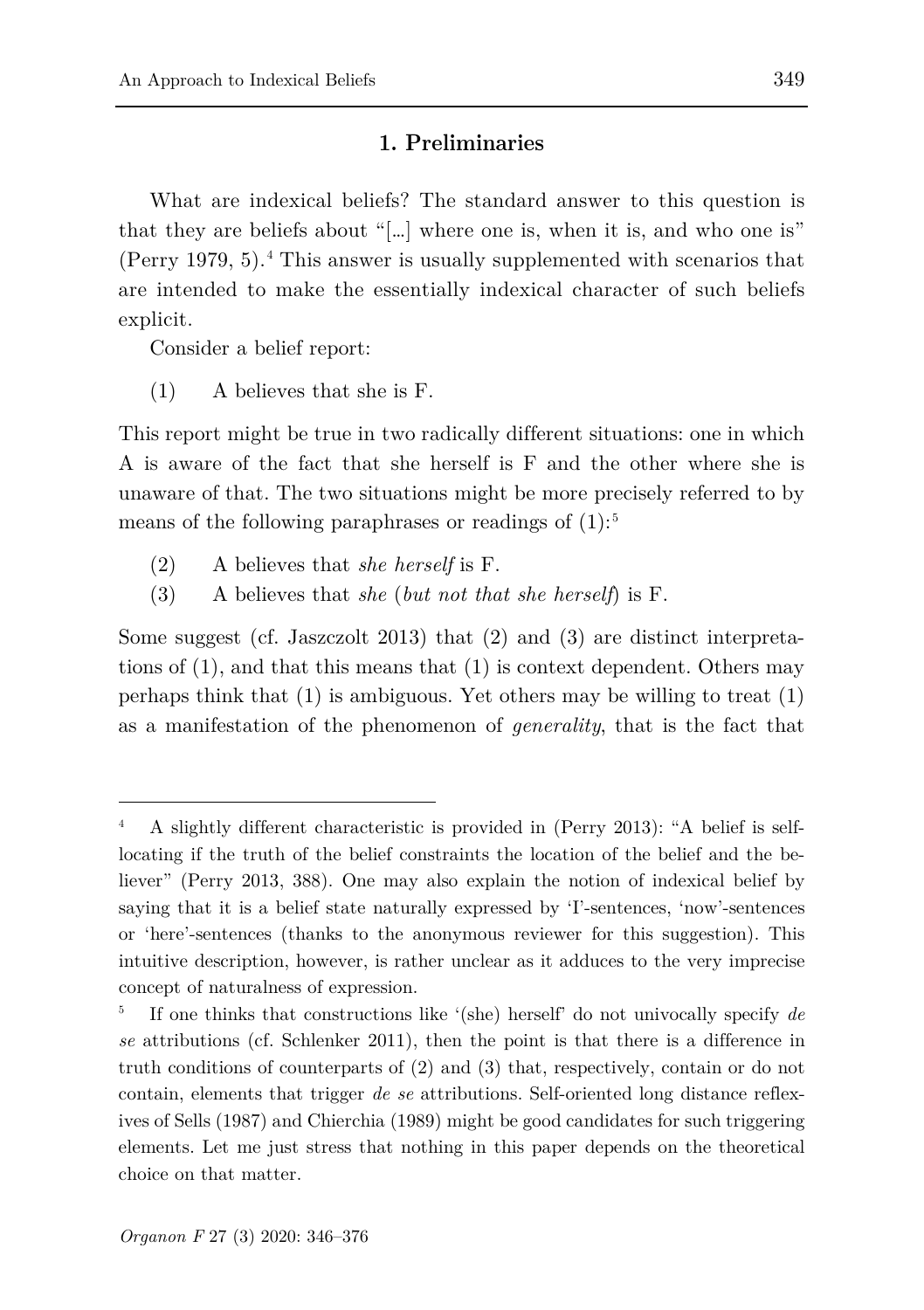a meaning or a connotation of the expression is disjunctive. [6](#page-4-0) The choice of the particular account here constitutes an answer to the Problem 3 and lies beyond the scope of this paper. [7](#page-4-1) The common assumption of the alternative analyzes is that (2) and (3) differ in truth conditions.

This common assumption consists in the claim that (2) and (3) are true of situations that involve distinct *kinds* of belief states. This difference manifests in the dispositions and actions of the agent: if one accepts a functionalist picture of beliefs, one probably has to admit that the two belief states occupy different places in the functional web of beliefs, desires and actions. Philosophers believing in intentional explanations and predictions will notice that the regular intentional predictions in order to have any predictive and explanatory value must involve premises that have an indexical interpretation. Otherwise nothing interesting about agent's actions can be inferred. [8](#page-4-2) This shows that indexical beliefs are ubiquitous as well as that the notion of indexical belief plays important role in practices of action explanation and prediction. [9](#page-4-3)

<span id="page-4-0"></span><sup>6</sup> For a useful discussion about differences between *ambiguity*, *indeterminacy* and *generality* see (Gillon 1990).

<span id="page-4-1"></span><sup>7</sup> That being said, however, I would like to stress similarities between certain consequences of the present theory and the pragmatic theories that address the Problem 3. On the account defended in this paper, for instance, indexical attitudes are always attitudes *de re*. This analysis fits well the pragmatic theories (see Capone 2016) that make use of the indexical-*de re* entailment in order to explain the default character of certain (*de se*) readings in terms of scalar implicatures based on the *de se-de re* entailment scale.

<span id="page-4-2"></span><sup>8</sup> As John Perry once noted: when looking at our actions from the first-person perspective we quickly realize that: "When we replace  $\langle\langle I \rangle\rangle$  with other designations of me, we no longer have an explanation of my behavior and so, it seems, no longer attribution of the same belief" (Perry 1979, 3). This justifies, as Perry observes, classifying such beliefs as *essentially indexical*. As suggested by authors like Castañeda (Castañeda 1966) and Corazza (cf. Corazza 2004, 275–307) even a stronger claim holds: they are *essentially thusly indexical* as they involve a peculiar type of indexicality or mode of reference.

<span id="page-4-3"></span>It should be noted, however, that this broadly accepted belief has been questioned in recent years by authors like Cappelen and Dever (cf. Cappelen and Dever 2013).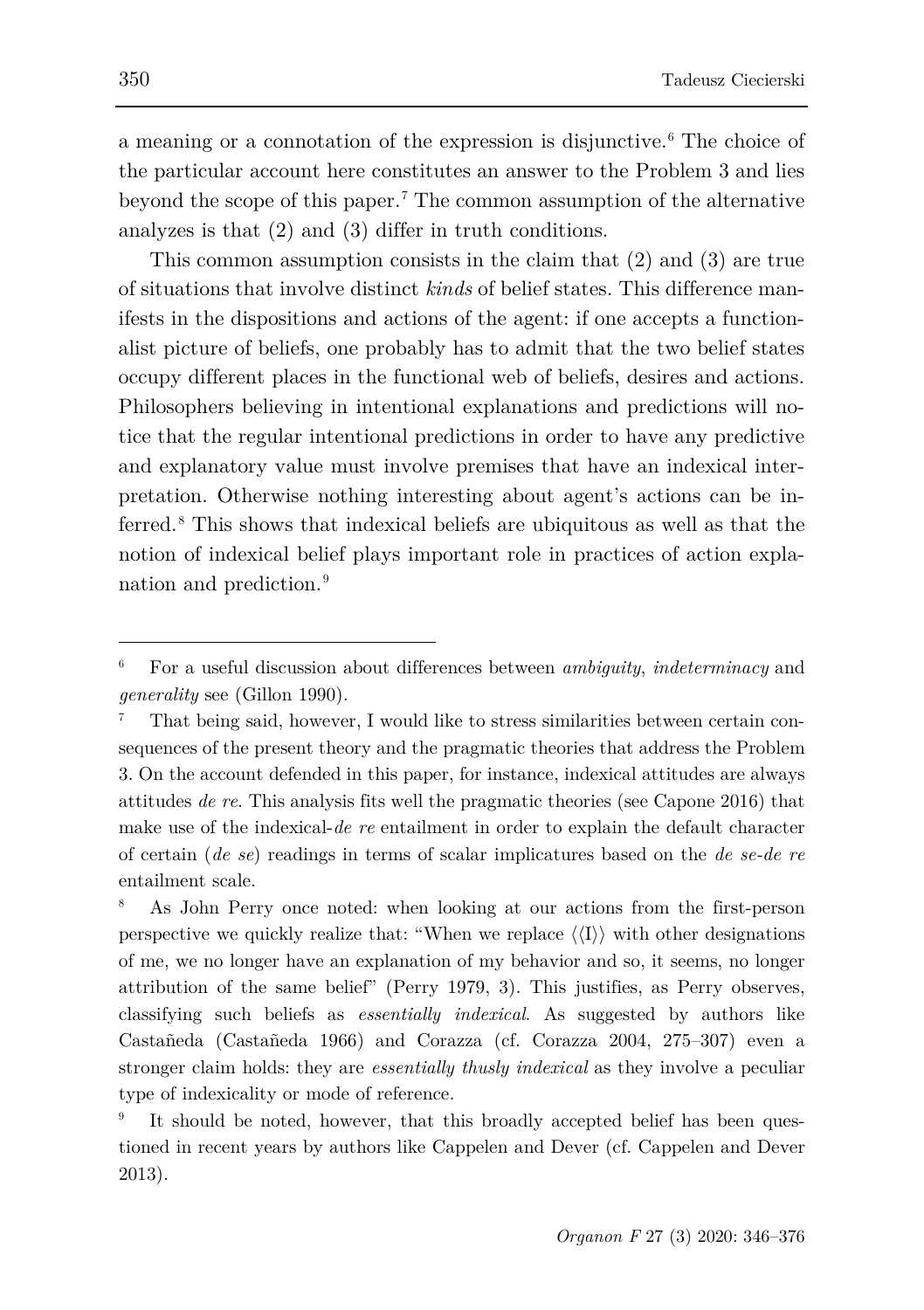It is also common to claim that indexical beliefs are philosophically interesting because they seem to put in question a popular picture of propositional intentional states. According to this popular picture (call it the *relationists view*) propositional attitudes are two-argument relations<sup>[10](#page-5-0)</sup> that link cognitive subjects to abstract objects called "propositions." The relationists view assumes that propositions are truth evaluable entities that are eternally, impersonally and placelessly (and, in general, contextlessly) true or false. It embraces also the view that propositions are universally accessible.

What is the challenge posed by indexical beliefs? Consider the following scenario:

#### *Absent-minded referee*

Suppose that Monica received a paper to review. Monica is unaware that she is in fact its author (she might have submitted it a very long time ago and forgot about it). At a certain point she concludes that the paper should be rejected. Later she may (or she may not) realize that she in fact negatively evaluated her own work.

There can be no doubt that Monica's behavioral potential would have changed dramatically if she had acquired the indexical belief that she herself is the author of the paper. According to the view that combines relationism with anti-relativism the difference in the behavioral potential ought to be explained by the fact that in the two situations Monica is in the believing relation towards distinct propositions. Call the propositional content of indexical belief (whatever it is) an *indexical proposition*. Two options are prima facie available here: the indexical proposition is either general or singular. [11](#page-5-1) However, both options are rather implausible. Monica might have

<span id="page-5-0"></span><sup>&</sup>lt;sup>10</sup> Strictly speaking, relationism may enable more arguments in belief relation (e.g. time or place). The important point is that the additional arguments are not essentially linked to other representational properties of the cognitive agent.

<span id="page-5-1"></span><sup>11</sup> One might object to this description as committed to the false dilemma that ignores the possibility of singular contents of a special kind (special first-person *de re* senses, for instance). However, the commitment to such special *de re* senses conflicts with the assumption of universal accessibility. Hence such a theory is in conflict with relationism and anti-relativism.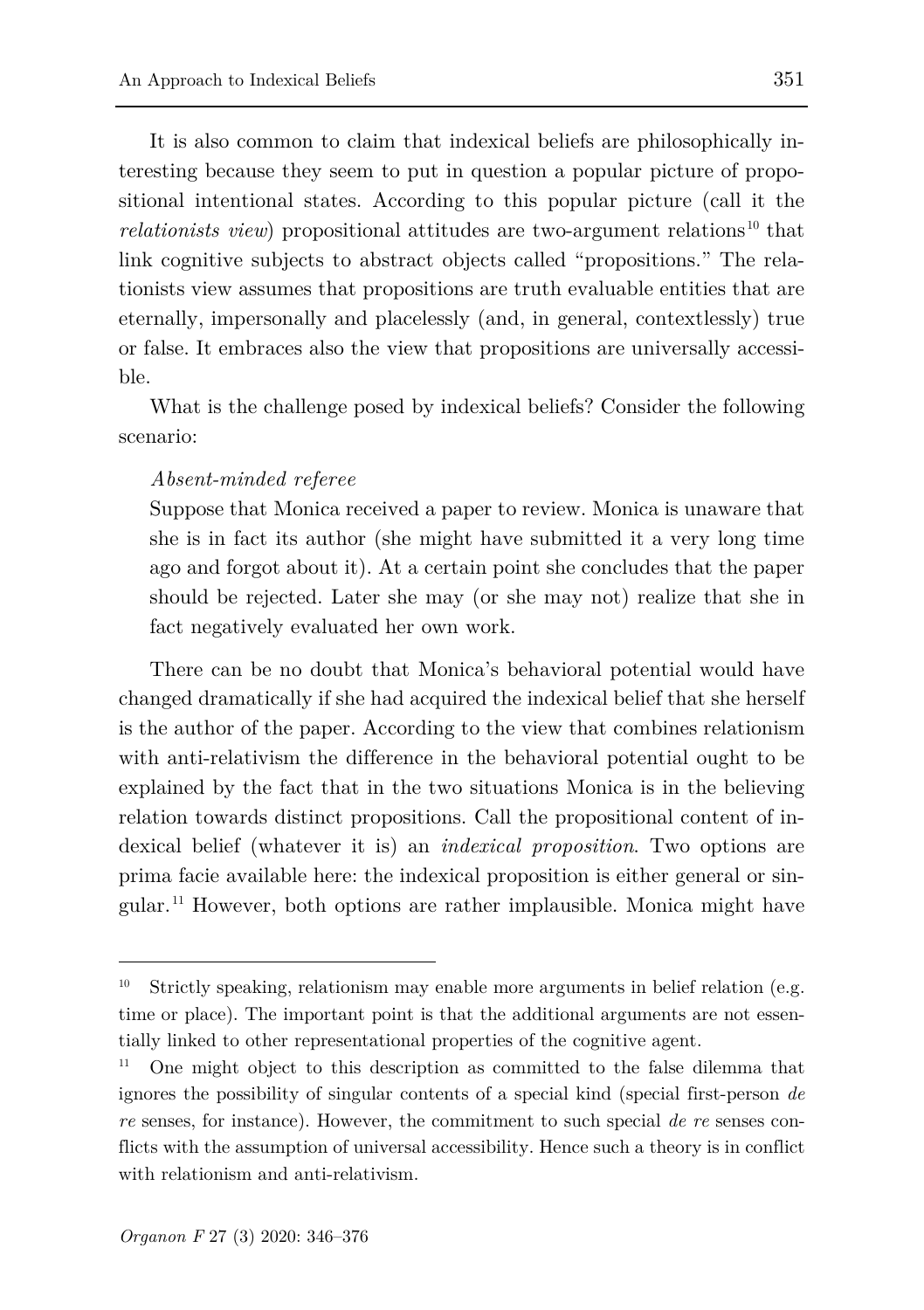already believed the general proposition that makes use of some descriptive concept D that uniquely refers to her. For instance, she may be the tallest woman ever born in Palo Alto and she might have been related to the proposition that she had rejected the paper authored by the tallest woman ever born in Palo Alto. Having such (or similar) belief does not preclude a huge change in her behavioral potential when she acquires the indexical belief. The only additional condition that has to be met is that she did not know earlier that she is D. The same seems to apply to singular propositions: she clearly might have believed that she rejected the paper authored by N (where N is a non-first person, directly referential term referring to her) before and still be the subject of the relevant belief expansion. Again, the only additional condition that has to be met is that she didn't know that she is N.

So, it seems that the combination of relationism and anti-relativism is unable to explain the relevant change in beliefs. Some authors (e.g. Feit and Capone 2013) call this issue "the psychological problem of *de se*." The challenge here is to "[…] identify the content of a given *de se* belief" and to distinguish it from contents of beliefs that are not *de se* (Feit and Capone 2013, 3). Additionally, they single out the linguistic problem of *de se* (what is the semantic value of "I," "s/he herself" or self-oriented long distance reflexives in belief clauses; the problem is a reformulation of Higginbotham's Problem 2) and the generality problem identified by Geach ("How distinct people can share the same *de se* belief?"). Geach's problem is closely connected with the problem of making sense of the intuitive assumption that distinct agents might perform the same type of action (Verdejo 2017). Indeed, if one dismisses the presupposition of Geach's question (namely that distinct people can share the same *de se* belief) it may be difficult to make sense of sameness of action that are—due to the involvement of *de se* attitudes—agent bound. In the section 3 below I shall discuss how the theory sketched below deals with the three problems.<sup>[12](#page-6-0)</sup>

<span id="page-6-0"></span><sup>12</sup> In this paper I am not discussing problems that arise if a particular view about indexical beliefs is assumed at the starting point. For instance, if one accepts the Lewisian view that the proper analysis of indexical beliefs requires centered propositions, then the serious challenge is to reconcile this view with the standard models of linguistic communication (cf. Weber 2103; Rudnicki 2019).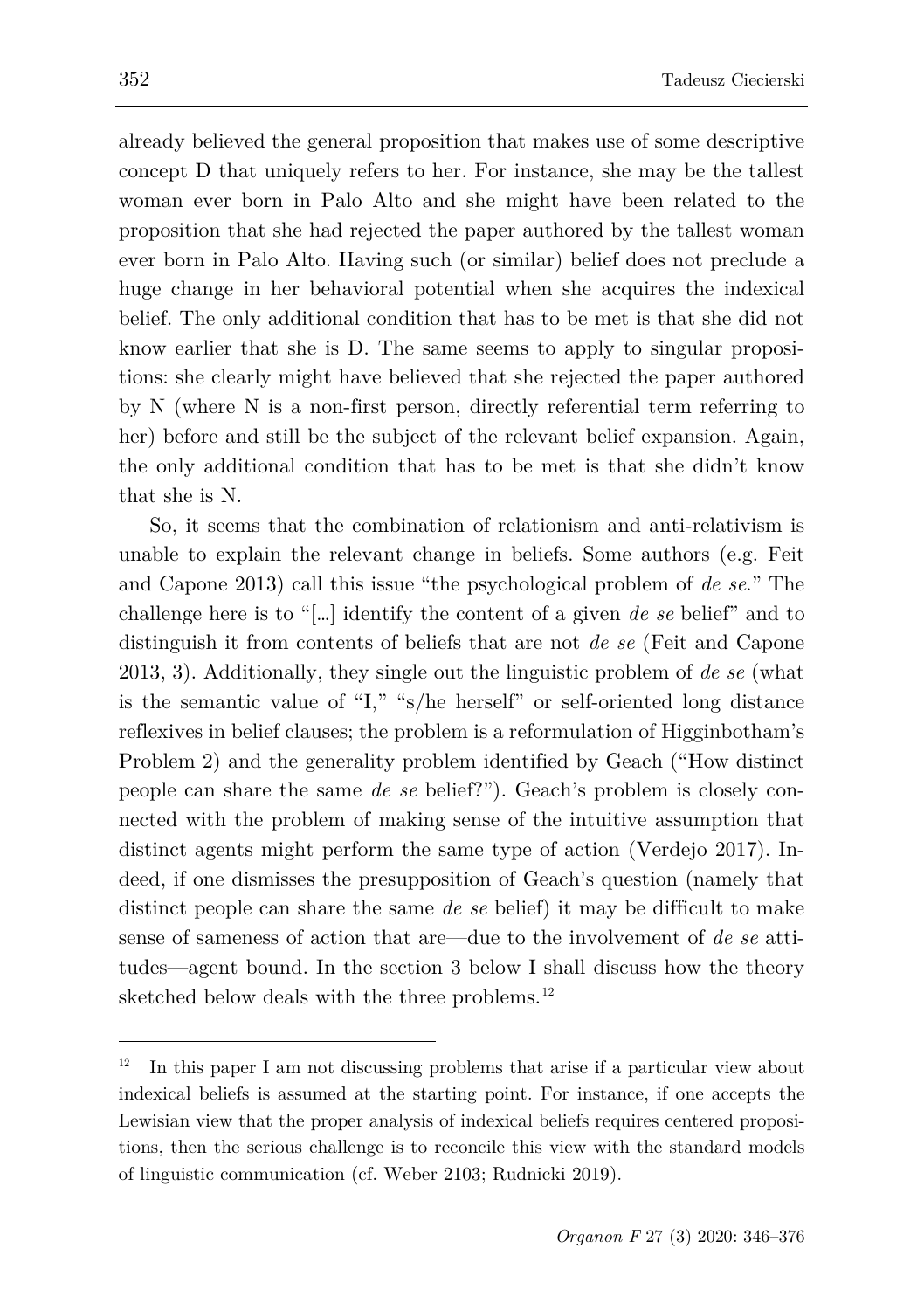# **2. Kaplan's account of** *de re* **belief reports**

The approach to indexical beliefs I shall sketch below is inspired by the seminal analysis of *de re* belief reports by David Kaplan (Kaplan 1968). [13](#page-7-0) Kaplan's theory attempts to address, in the first place, *the exportation problem*: the issue of providing general validity criteria for inferences that start with syntactically understood *de dicto* belief sentences as assumptions and arrive at syntactically understood *de re* belief sentences as conclusions. [14](#page-7-1) For instance, everybody knows that the team that is going to beat its opponent in the next World Cup final is going to win the World Cup. This generally does not allow you to infer that there is a team of which you know that it will win the World Cup. It is clearly the latter knowledge, and definitely not the former, that may be of some interest to bookmakers. On the other hand, knowing that this team (assume that one points at a team having a training here and now) is going to win the World Cup entails that that there is a team *of which* you know that it is going to win the World Cup. So, it seems, in some cases believes-that or *de dicto* sentences enable us to derive believes-of or *de re* sentences. [15](#page-7-2) The exportation problem is to make explicit the additional assumptions that warrant the inference.<sup>[16](#page-7-3)</sup>

Kaplan's reply to the exportation problem, as I understand it, amounts to distinguishing two kinds of *de dicto* belief *states* and two kinds of corresponding belief reports. The first category embraces beliefs that involve a special kind of representation, the second category<sup>[17](#page-7-4)</sup> does not. From the viewpoint of Kaplan's theory, we may say that *de re* beliefs are a special

<span id="page-7-0"></span><sup>&</sup>lt;sup>13</sup> Kaplan himself abandoned this view in his latter writings (cf. Kaplan 1985, 326). Although my aim here is not to provide an exegesis of Kaplan's philosophical development I shall briefly address Kaplan's reasons of dissatisfaction in the section 4.3.

<span id="page-7-1"></span><sup>14</sup> Roughly speaking, a belief report is syntactically *de dicto*, if it contains a complete that-p clause, it is syntactically *de re*, if it contains the "believe(s) of […] that it is F" predicate.

<span id="page-7-2"></span>We treat knowledge as a kind of belief.

<span id="page-7-3"></span><sup>&</sup>lt;sup>16</sup> For a discussion of the exportation problem see (Kripke 2011).

<span id="page-7-4"></span><sup>&</sup>lt;sup>17</sup> Here the distinction *de dicto/de re* applies primarily to states and secondary to attitude reports. As such it should be distinguished from the syntactical version of the distinction.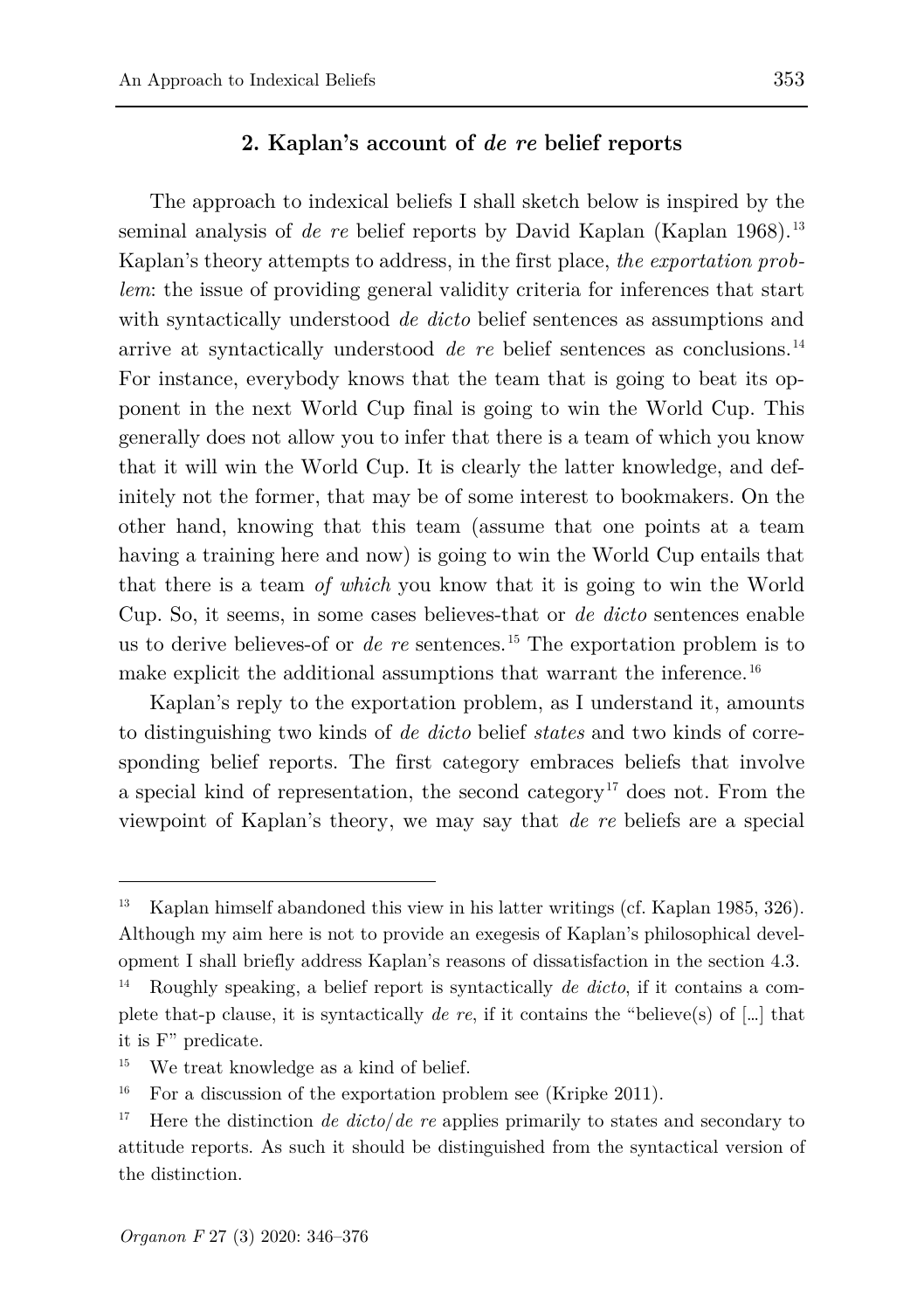case of *de dicto* beliefs—the ones that make use of a specific class of representations. The crucial notion of representation is understood by Kaplan as a triadic relation **R** defined in the following manner (let  $\alpha$ ,  $\beta$  etc. range over vehicles of representation, whatever they are  $(18)$  $(18)$ :

- $R(\alpha, x, y)$  (=  $\alpha$  represents *x* for *y*) iff:
- (i)  $\alpha$  denotes  $x$ .
- (ii)  $\alpha$  is of *x*,
- (iii)  $\alpha$  is vivid for *y*.

I shall call the condition (i)—the *iconicity demand*, the condition (ii)—the *causality demand*[19](#page-8-1) and the condition (iii)—the *vividness demand*.

I think that the best way of explaining the difference between (i) and (ii) is to consider the case through pictorial representations like photographs (Kaplan uses here the analogy with paintings). As Max Cresswell noted once:

[…] if one asks the question 'What is that a picture of?', one can be given an answer in terms of the causal ancestry of the picture. But perhaps the picture has been faked. […] There is still a legitimate answer to the question of what a picture is the picture of. This answer can be thought of as the answer to the question of what the world would have to be like in order for things to be as the picture shows them to be. A picture of a purple cow would demand at least a world in which there was a purple cow. (Cresswell 1985, 132)

Cresswell's point is that there are in fact two kinds of representational relations: one that is causally grounded (the photograph represents someone or something that has been photographed) and the other that is founded

<span id="page-8-0"></span><sup>&</sup>lt;sup>18</sup> Since I do not want the described theory to be committed to any particular account of representations I am intentionally leaving the question about the nature of such vehicles open.

<span id="page-8-1"></span><sup>19</sup> A more adequate terminology might be that of *indexicality demand* as it is motivated by Peircean notion of indexical sign, that is the notion of sign that is existentially (in some cases: causally) connected with its object. I decided to talk about the causality demand in order to avoid the confusion with other uses of "indexicality" in this paper.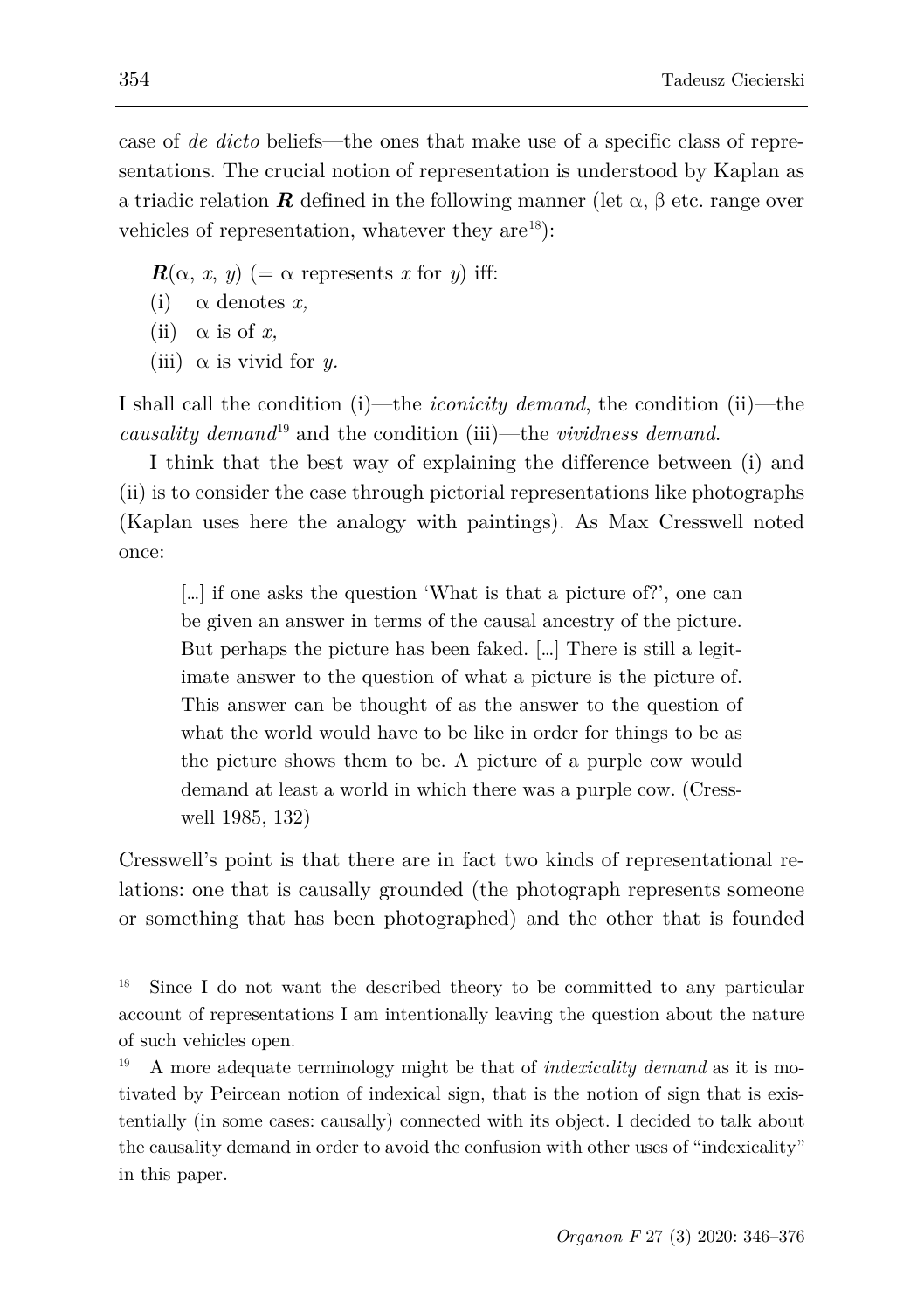on the resemblance of the vehicle of representation and the thing represented (hence the *iconicity*). Kaplan's concept of representation presupposes the relevance of both dimensions: a vehicle of representation represents something (in Kaplan's sense) only if it resembles the thing represented and if the latter has played a special role in causing the vehicle's coming into existence. Since the relevant concepts of *resemblance* or *similarity*, according to Kaplan, apply not only to pictorial representations but also to linguistic expressions endowed with a descriptive content (like definite descriptions), that is the ones denoting objects in virtue of the fact that the objects have properties expressed in the description, resemblance must be understood here in a manner general enough to enable this. Roughly speaking, we may risk saying that Kaplan's general notion of denotation (and resemblance) amounts to presupposing that if certain facts about the denotatum had been different, the vehicle would not have been denoting this particular object. The "certain facts" in question are the ones in which the relation of generalized similarity is grounded. For instance, we might say that a road map would not have been denoting a particular road system if the number of crossroads had been different from the number of crossroad representations on the map. We might also say that, for instance, the description 'the inventor of topboots' would not have been denoting Wallenstein (the actual inventor of topboots) unless Wallenstein had had been the inventor of topboots. [20](#page-9-0)

The concept of *vividness* concerns, as Kaplan puts it, purely internal aspects of individuation:

The crucial feature of this notion is that it depends only on […] current mental state, and ignores all links whether by resemblance or genesis with the actual world. (Kaplan 1968, 201)

<span id="page-9-0"></span><sup>&</sup>lt;sup>20</sup> Recently Grabarczyk (Grabarczyk 2015) introduced the idea of concepts as soft detectors used to react to undetectable properties correlated with a system's detectable internal state. It may be interesting to extend the idea of resemblance in the manner that would make it applicable to cases where a detection mechanism is involved. Here the relevant facts about possible denotata would be undetectable properties and their connections with the system's intrinsic properties. The introduced notion of resemblance is general enough to deal with such cases.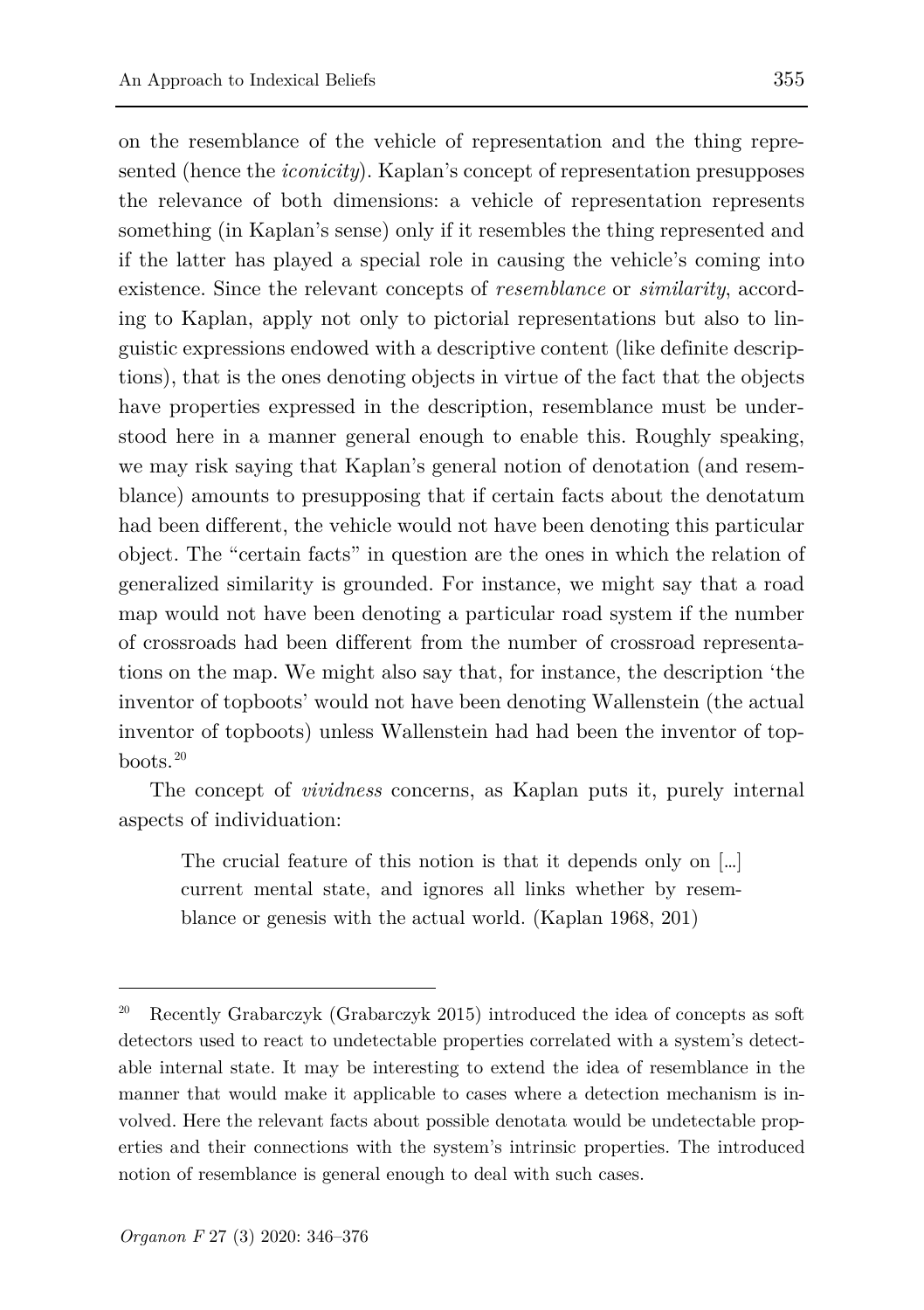Roughly speaking, the notion of vividness may be characterized in terms of a missing aspect that transforms iconic and causal representations of something for someone into the representations that constitute subject's acquaintance with the object. [21](#page-10-0) The idea here is that the vehicle of representation must play a sufficiently distinguished role in the subject's thoughts that intend to be about some particular object *x.* Although this general description of vividness is sufficient for purpose of the paper it should be stressed that there is currently no agreement how to describe the notion of sufficiently distinguished role.<sup>[22](#page-10-1)</sup> The important point, however, is this: each such theoretical description known to the author is consistent with the proposal introduced in the section 3.

Equipped with iconicity, causality and vividness we are now prepared to distinguish between various cognitive situations that involve agents. Let us use asterisks (Kaplan's corner quotes) as devices that indicate that we speak about complex representational structures. Now we have a contrast between:

(4)  $\exists \alpha$  [Poirot BELIEVES  $^*\alpha$  is a thief<sup>\*</sup> &  $\mathbf{R}(\alpha)$ , the thief, Poirot)]

and

ł

(5) ∃α [Poirot BELIEVES \*α is a thief\*] & ¬∃β [*R*(β, the thief, Poirot) & Poirot BELIEVES \*β is a thief\*]

The first case corresponds to situations where Poirot's belief enables him to disclose who the culprit is. The second does not, on the other hand, as it fits very well to situations where Poirot thinks, for instance, that the thief is the person who broke the window but he has no idea who that person is.

<span id="page-10-0"></span><sup>&</sup>lt;sup>21</sup> "If the name is such, that on the assumption there exists some individual  $x$  whom it both denotes and resembles, we should say that Ralph knows *x* or is acquainted with *x*, then the name is vivid" (Kaplan 1968, 201).

<span id="page-10-1"></span><sup>&</sup>lt;sup>22</sup> One possible explication goes along the lines suggested by Robin Jeshion who proposes Significance Condition for singular thoughts (she uses here the terminology of mental files): "a mental file is initiated on an individual only if that individual is significant to the agent with respect to her plans, projects, affective states, motivations" (Jeshion 2010, 136). For a criticism of Jeshion account see (Geirsson 2017) where the author argues that a better alternative to Significance Condition is the condition of conscious attention.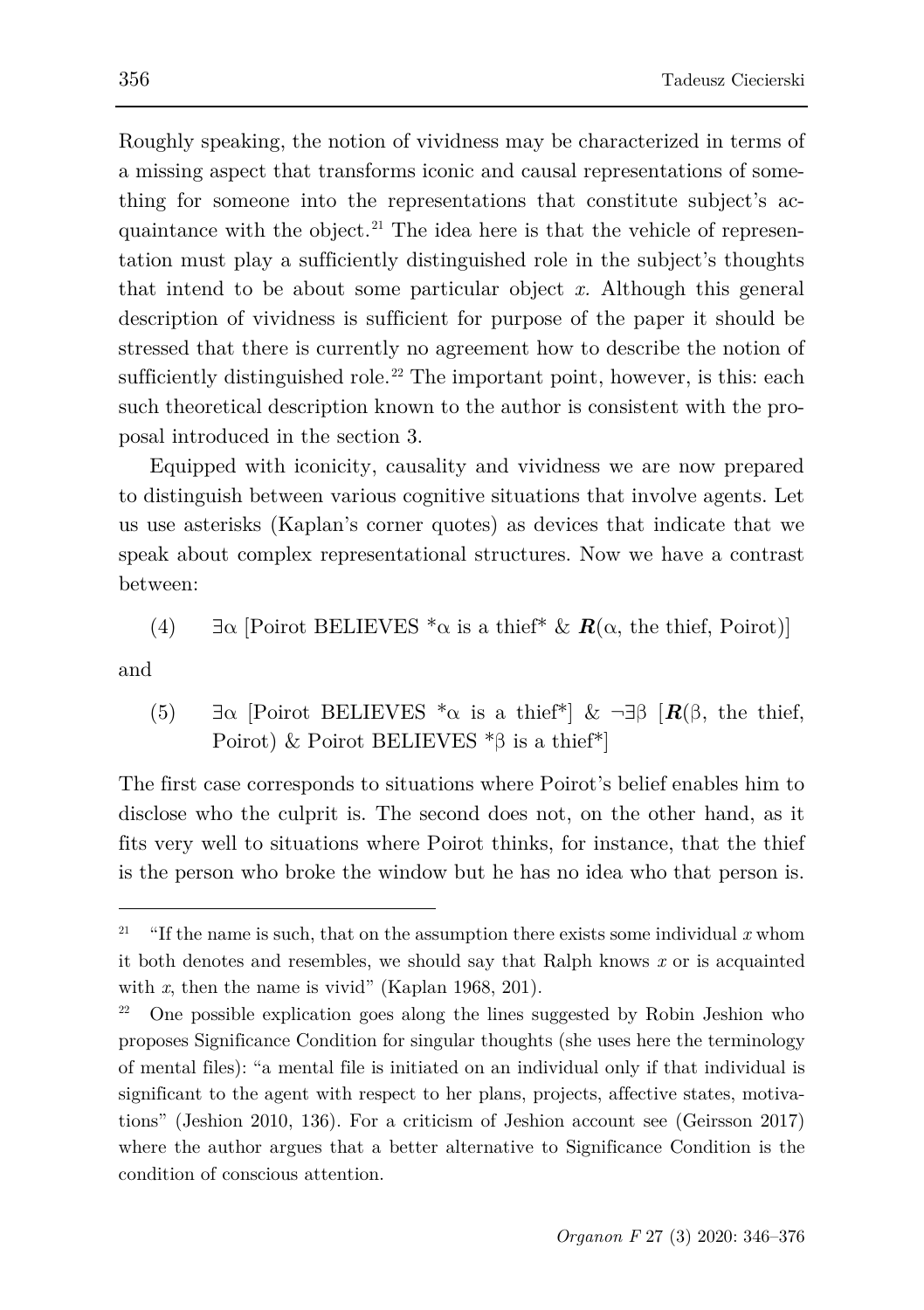Roughly speaking, the exportation is warranted if (4) is true of some particular person. [23](#page-11-0)

I shall argue below that the representational apparatus introduced by Kaplan can deal with *de se*, *de hic* and *de nunc* beliefs provided that it is treated *experimentally*, that is as enabling various modifications of Kaplan's original idea, modifications like relaxing conditions for (certain kinds) of representations, putting new constraints on representations, augment its formal structure etc. Such an experimental approach, I think, fits well with Kaplan's declarations (cf. Kaplan 1968, 204).

### **3. Extending Kaplan's account**

To start, I shall consider three modifications of Kaplan's representational approach.

The first one is that of *enriched relativization*. It seems that particular acts of representing involve a setting or a situation in which the representation takes place. This setting or situation, just like all the others, comprises a potentially infinite number of aspects or properties. Some of these aspects are relevant for the particular act of representing, while others are not. I would like to suggest that *de se*, *de hic* and *de nunc* beliefs are ones that engage particular *kinds* of such aspects: the agent that plays a particular role in the situation, its time and its location. In fact, the agent has already explicitly been featured as an argument of the representational relation—the idea, in a sense, is just to generalize this relativization into other aspects.

The second adjustment is that of *situation dependence*. Mere relativization (even enriched) does not mean much and, in particular, it does not entail that there exists any sort of dependence between the relevant aspect of the situation and the object of the representation. However, we may independently consider the possibility of such a dependence. In general, we may single out a class of situations where the object of the representation

<span id="page-11-0"></span>Due to space limitations, over the course of presentation I am ignoring several features of Kaplan's approach like the issue of the relative and gradable nature of vividness, the role of type-token distinction etc.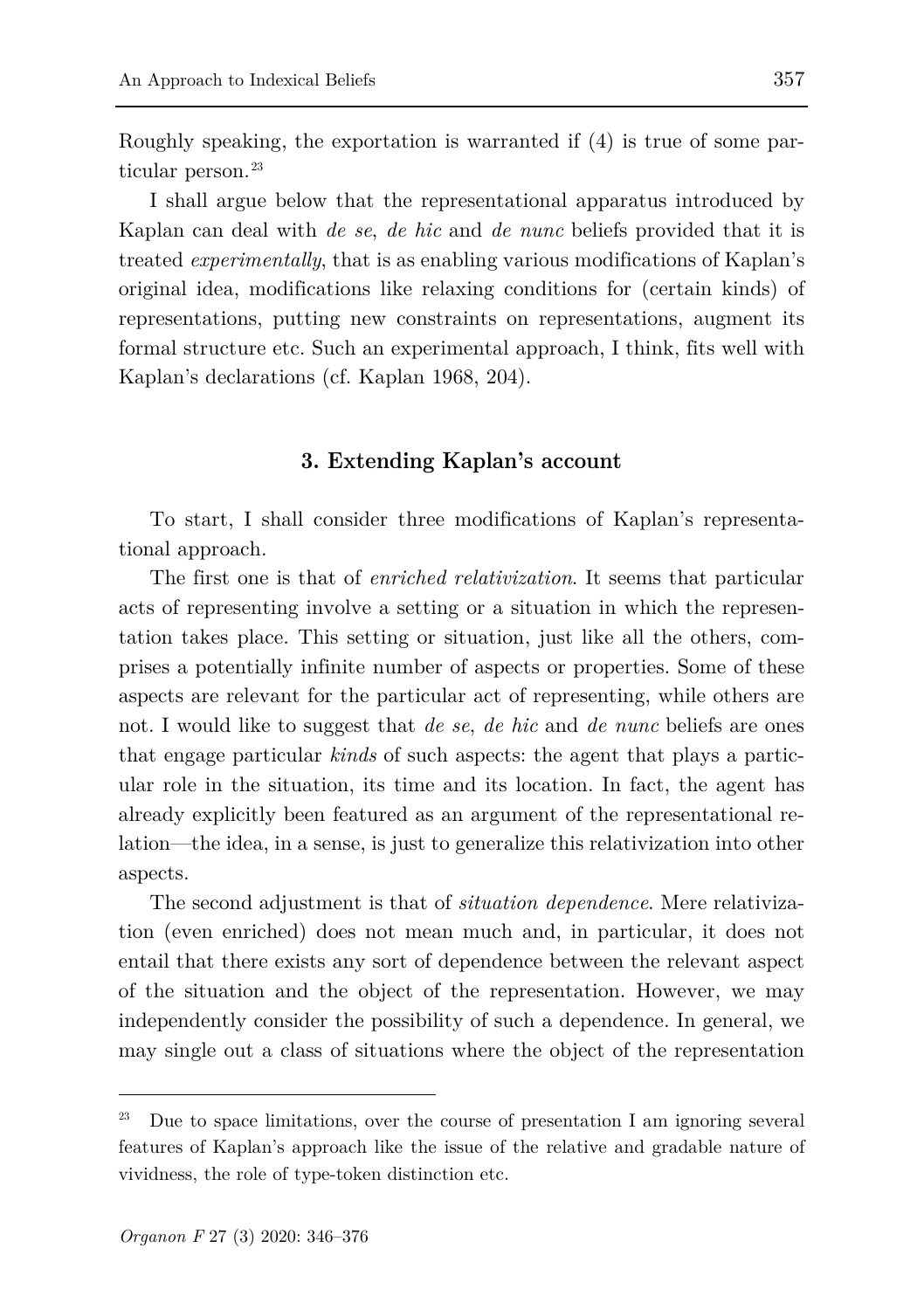is a function of this or another aspect of the setting. If *c* is such a circumstance, setting or situation we may replace our original relation  $\mathbf{R}(\alpha, x, y)$ with  $\mathbf{R}(\alpha, x, y, c)$  (meaning:  $\alpha$  is a representation of x for y at c) and consider the class of cases for which  $\mathbf{R}(\alpha, f(c), y, c)$ . In the cases we are interested in:  $c = \langle a, t, l \rangle$ , where *a* is the agent, *t* is the time and *l* is the place or location and the functional dependence is therefore of the simplest kind, as the object represented *is identical with* one of the aspects of situation (that is either with the agent *a* of the situation, the time *t* or the location *l*). Hence we may consider three general reflexive cases: the first in which we deal with a *representation of an agent* for *the agent* (represented as  $\mathbf{R}(\alpha, a, a, \langle a, t, b \rangle)$ , the second where we deal with a *representation of a time or instant at the time or instant* (represented as  $\mathbf{R}(\alpha, t, a, \langle a, t, l \rangle)$ ) and the third in which we deal with a *representation of a location or place at the location or place* (represented as  $\mathbf{R}(\alpha, l, a, \langle a, t, l \rangle)$ ).

The third idea is that of *uniqueness*. Some representations may be unique in the following sense: the change in the relevant aspect of the situation or setting requires a change of the vehicle of representation. Uniqueness basically means that a representation cannot occur if the circumstances are not of the appropriate kind or, alternatively, that it is unavailable for subjects who are not in the situation of the required kind. Due to that we may call such representations *elusive*. The concept of situations' relevant aspect differs for distinct kinds of indexical beliefs. Roughly speaking, in the case of *de se* attitudes it is the agent of the situation, in the case of *de nunc* attitudes it is the time of the situation, in the case of *de hic* attitudes it is the location of the situation.

The concept of *uniqueness* may sound familiar to those who endorse the idea of hybrid names (cf. Künne 1992; Textor 2007; Textor 2015). Hybrid names are names consisting of linguistic expressions and circumstances in which linguistic expressions occur. Although hybrid name theorists differ with respect to the question about the exact role of circumstances in reference fixing, they all agree that they are partially individuated by the circumstances in question. In the case of hybrid names, one is entitled to say that "[…] only utterances of 'I' *by the same person,* and only *simultaneous*  utterances of 'the present moment' are occurrences of the same hybrid proper name" (Künne 1992, 725). Parallel considerations apply to unique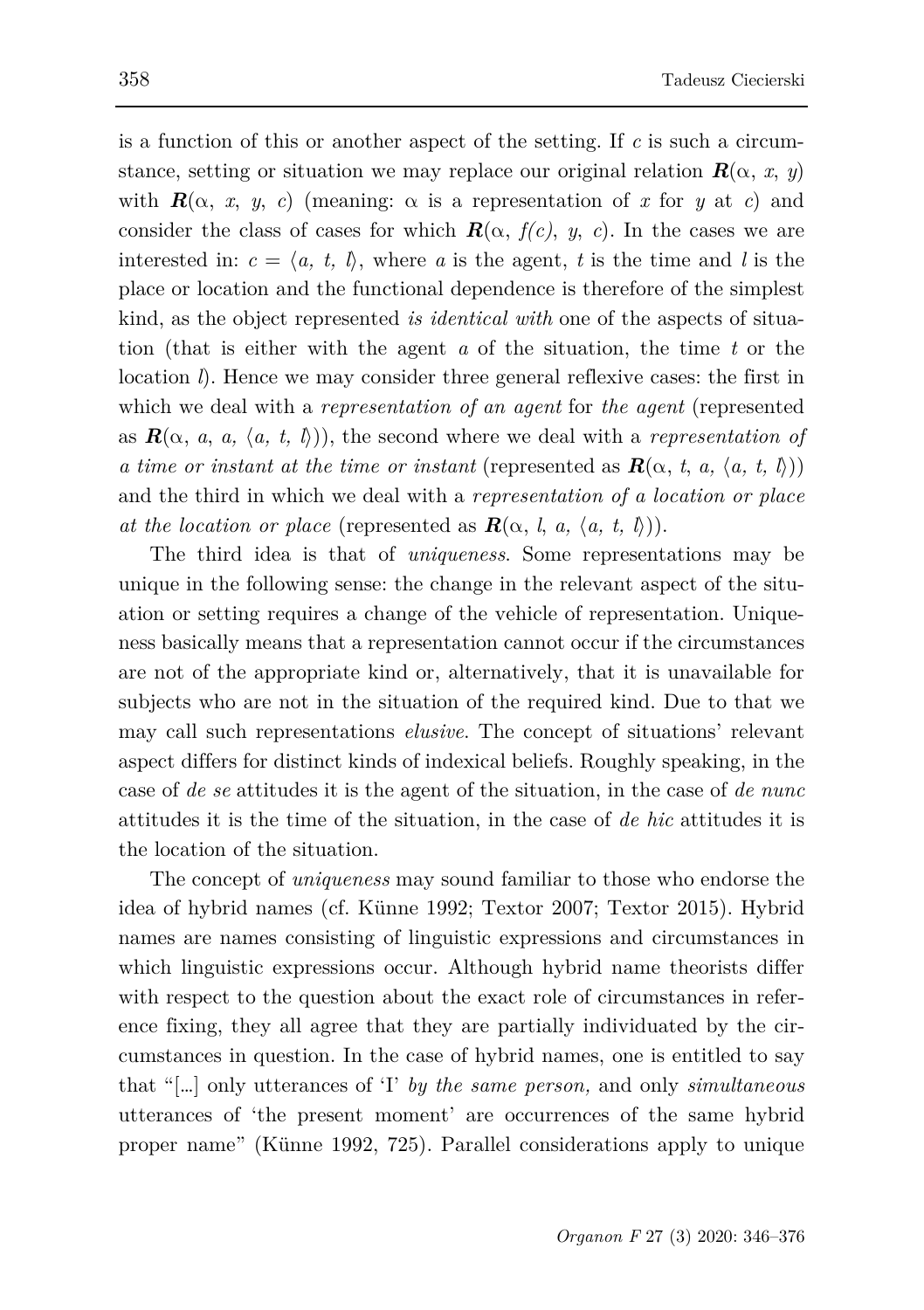representations: *de se* representations may re-occur (that is they are occurrences of the same representation) only if the agent remains fixed, *de nunc* representations may re-occur only if the time remains fixed, *de hic* representations may re-occur only if the location remains fixed. However, there are also important differences between hybrid names and unique representations. These differences do not show that the two concepts cannot be combined within a single theory of representations or hybridity, they show rather that combining them would require substantial enrichment of one concept with the features of the other. Firstly, unique representations do not have to be linguistic or even partially linguistic. [24](#page-13-0) They have to be mental representations, whatever the latter are. Hybrid proper names, on the other hand, essentially contain linguistic and circumstantial components. Secondly, unique representations of a particular kind (*de se*, *de nunc* or *de hic*) are representations that are iconic, causal and vivid. Nothing in the idea of hybrid name presupposes the three aspects. Thirdly, hybrid names are mereological sums of two kinds of components that both have properties determinative for the reference of a hybrid name. The first, the linguistic component, is endowed with meaning that tells how circumstances relate to the referent of the hybrid name, the second, the circumstantial component, saturates the meaning and gives reference. In contrast to hybrid names, unique representations do not have a special mereology: they may possibly be complex but have no referentially relevant parts or components. Fourthly, hybrid names as containing circumstances as parts are intrinsically functional upon situations.

Another theory that embraces the concept of uniqueness has been proposed by Peacocke (1981) and developed later by Higginbotham (Higginbotham 2003), see (Capone 2016, 232–36). Peacocke introduced the idea of special modes of presentations (self*x*) and (now*t*) that might be, respectively, *solely* constituents of the thoughts of a person *x* when *x* is thinking about himself or herself and constituents of the thoughts entertained at the time *t* that concern the time *t*. Higginbotham develops a view according to which sentences that have a *de se* interpretation employ (self<sub>x</sub>) at the level

<span id="page-13-0"></span><sup>24</sup> On the other hand, they have to be semiotic in the full-blooded sense (cf. Konderak 2017).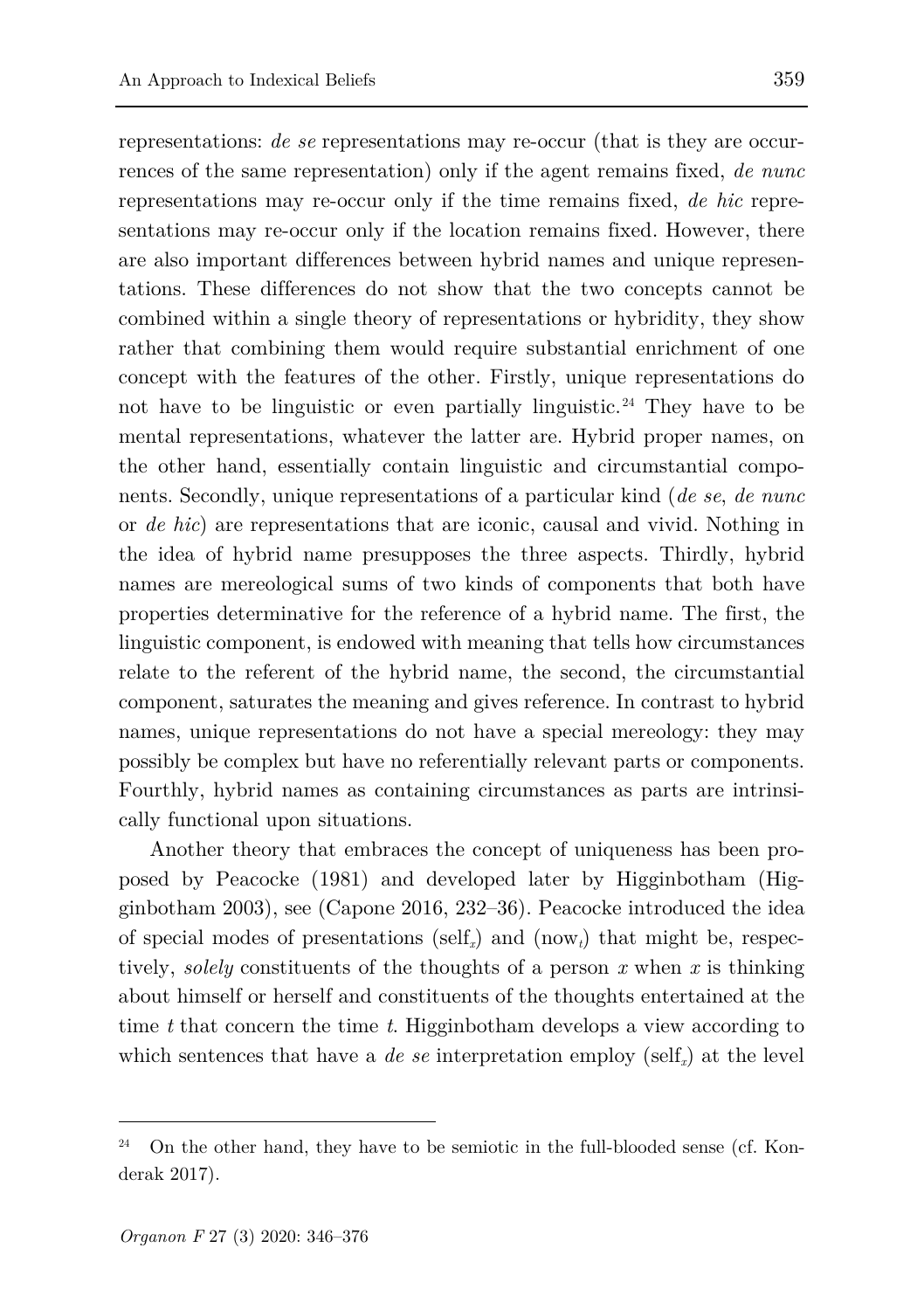of logical form. [25](#page-14-0) The difference between the view defended in this paper and the views of Peacocke and Higginbotham is, firstly, that the former makes no use of the concept of mode of presentations and makes no use of the notion of sense (or its Carnapian counterpart—*intension*). As I shall explain below at the level of semantic interpretation belief reports state that there is a relation between an agent and a mental propositional representation, not between an agent and a proposition or a Fregean thought. Secondly, Peacocke-Higginbotham's idea of *de se* mode of presentation is not committed to the special epistemology of representation developed in this paper. The two differences, however, should not obscure the similarities between the approaches. One might, for instance, treat the account sketched in this paper as psychologized version of Fregean account as well as consider supplementing the Peacocke-Higginbotham's views with the special epistemology of representation. This will, actually, meet Peacocke's demand that one of the crucial tasks of the philosophy of mind is to say what the capability of thinking of objects under particular modes of presentations amounts to (Peacocke 1981, 194).

We are now in a position to define a minimal generic notion of indexical representation ("minimal" because it comprises just three aspects of the situation, "generic" because it uses the general concept of appropriateness that becomes definite for particular sorts of indexical beliefs (see below)):

For all  $\alpha$ , *x*, *y* and  $c = \langle a, t, l \rangle$  (for some agent *a*, time *t* and location *l*):

- *RI*( $\alpha$ , *x*, *y*, *c*) (=  $\alpha$  indexically represents *x* for *y* in a situation *c*) iff
- 1.  $\mathbf{R}(\alpha, x, y, c)$  (=  $\alpha$  represents [in the sense of Kaplan] *x* for *y* in a situation *c*)
- 2.  $x = f(c)$  (*situation dependence*)
- 3. for all *c*′: if *c* is appropriately different from *c*′, then it is necessary that:  $\neg R(\alpha, x, y, c')$  (*uniqueness*)

<span id="page-14-0"></span><sup>25</sup> Higginbotham stresses that there are differences between his and Peacocke but since they both embrace uniqueness of *de se* mode of presentation they are of secondary importance for this paper.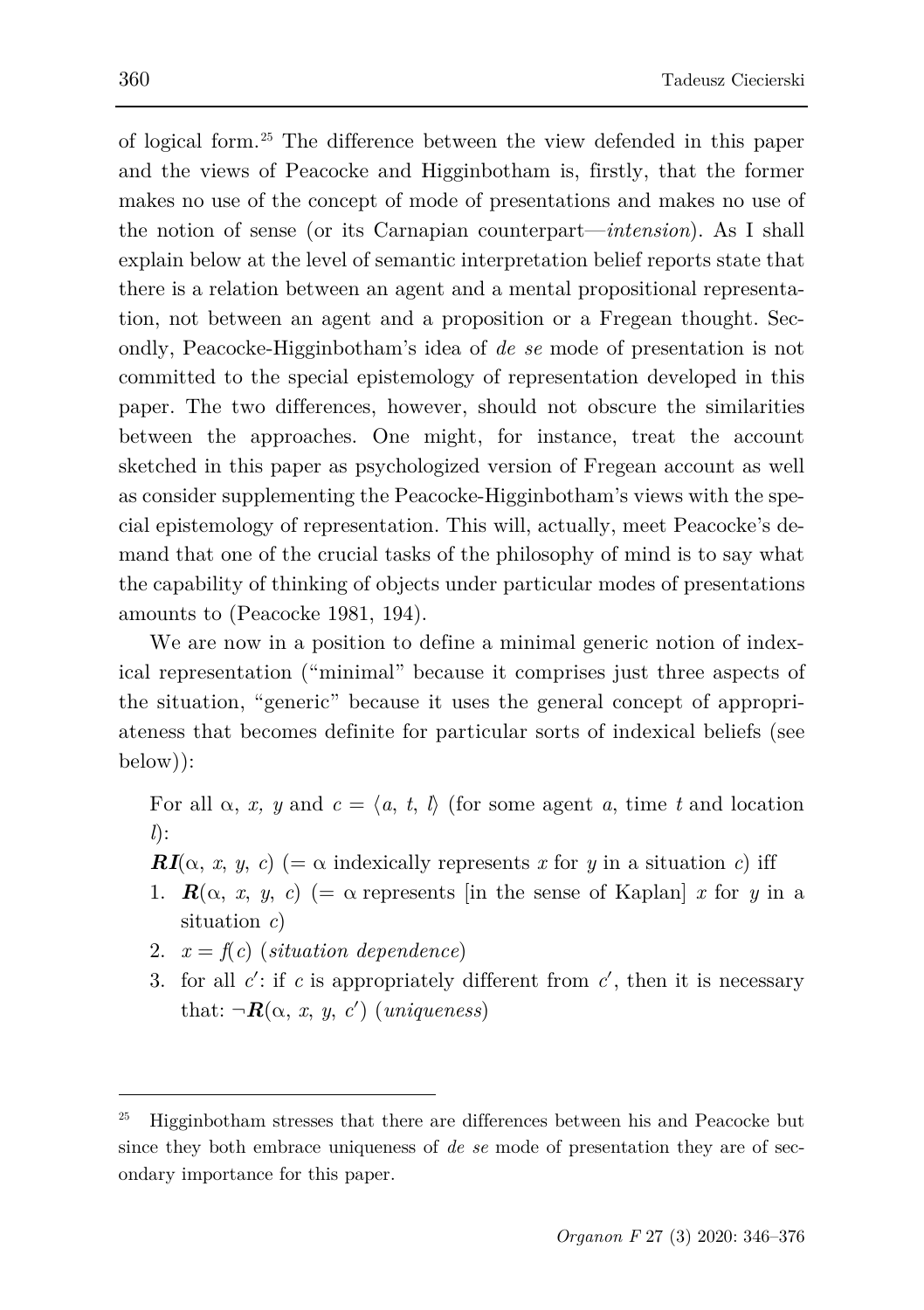The concept of *being appropriately different* is intended to capture the fact that the indexical nature of representation does not mean a sensitivity to the change of the situation as a whole but rather a sensitivity to the change in one of its aspects (its agent, its time or its location). Two situations may be different but, if the difference is not the effect of the change in the appropriate aspect of the situation, the vehicle of representation might remain unchanged (an agent might clearly have constant *de se* representation of himself or herself at different times or at different locations).

I assume here a notational distinction between the subject of representation and the agent of the situation but one may, for the sake of notational simplicity, reduce  $\mathbf{R}(\alpha, x, y, \langle a, t, \ell \rangle)$  to  $\mathbf{R}(\alpha, x, \langle a, t, \ell \rangle)$  if she keeps in mind the assumption that the subject that represents and the agent of *c* are, in fact, identical. I will follow this convention below but the reader is kindly asked to bear in mind that the subject of the representation is always indirectly represented in  $\mathbf{R}(\alpha, x, \langle a, t, \, l \rangle)$ .

Corresponding notions of *de se*, *de hic* and *de nunc* representations may be defined as follows:

(Representing *de se*)

For all  $\alpha$ , *x*, *a*, *t*, *l*:

 $RS(\alpha, x, \langle a, t, t \rangle)$  (=  $\alpha$  is a *de se* representation of x at the situation involving the agent *a*, the time *t* and the location *l* iff

- 1.  $\mathbf{R}(\alpha, x, \langle a, t, b \rangle)$  (=  $\alpha$  represents x at the situation involving the agent *a*, the time *t* and the location *l*)
- 2.  $x = a$
- 3. for all  $a'$ : if  $a'$  is different from  $a$ , then—for each  $t^*$  and  $l^*$ —it is necessary that:  $\neg R(\alpha, x, \langle a', t^*, l^* \rangle)$

(Representing *de hic*)

For all  $\alpha$ , *x*, *a*, *t*, *l*:

 $\mathbf{R}H(\alpha, x, \langle a, t, t \rangle)$  (=  $\alpha$  is a *de hic* representation of x at the situation involving the agent *a*, the time *t* and the location *l*) iff

- 1.  $\mathbf{R}(\alpha, x, \langle a, t, b \rangle)$  (=  $\alpha$  represents x at the situation involving the agent *a*, the time *t* and the location *l*)
- 2.  $x = l$
- 3. for all *l*′: if *l*′ is different from *l*, then—for each *a\** and *t\**—it is necessary that:  $\neg R(\alpha, x, \langle a^*, t^*, l' \rangle)$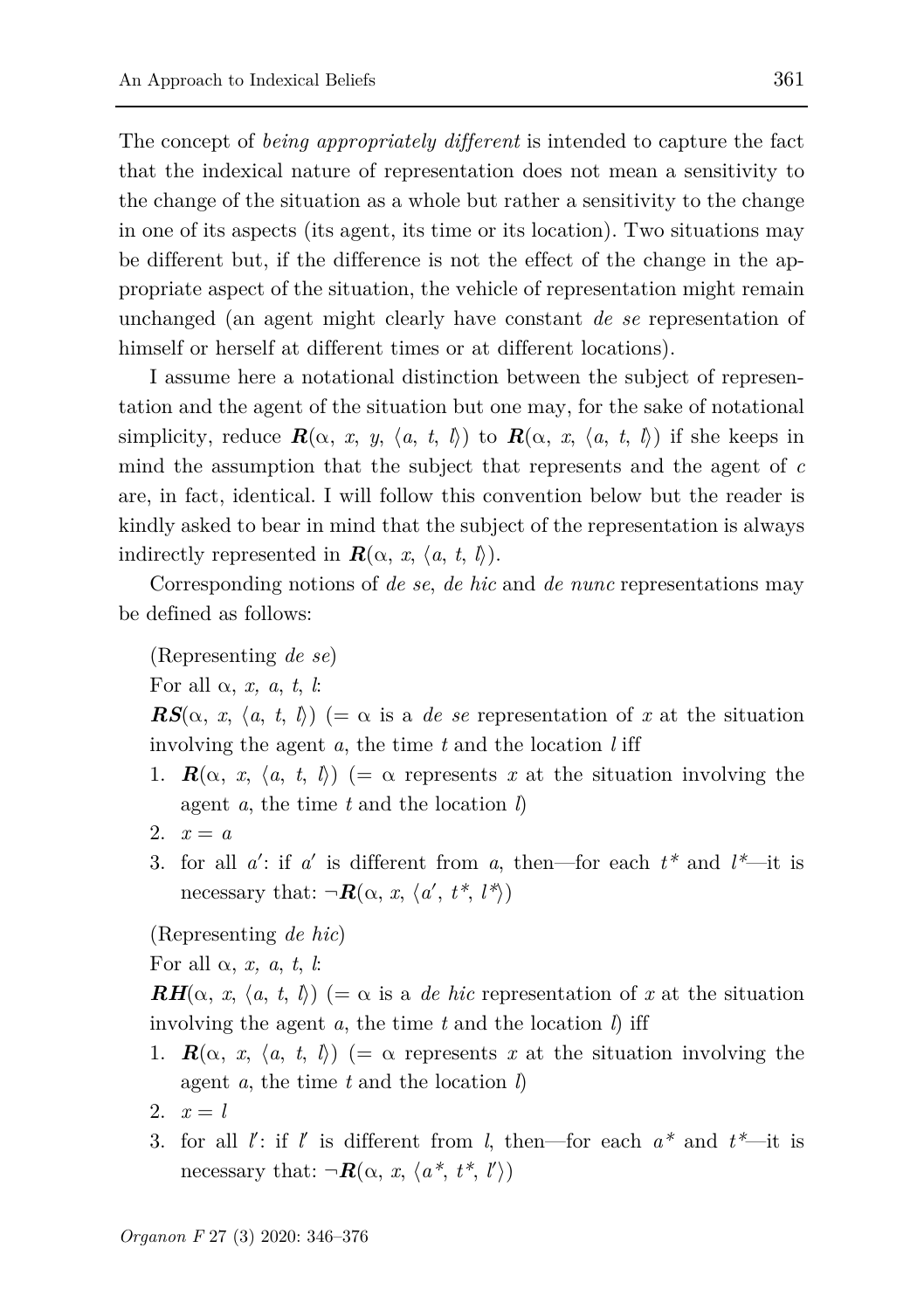For all α, *x, a*, *t*, *l*:

 $\mathbf{R}N(\alpha, x, \langle a, t, t \rangle)$  (=  $\alpha$  is a *de nunc* representation of x at the situation involving the agent *a*, the time *t* and the location *l*) iff

- 1.  $\mathbf{R}(\alpha, x, \langle a, t, b \rangle)$  (=  $\alpha$  represents x at the situation involving the agent *a*, the time *t* and the location *l*)
- 2.  $x = t$
- 3. for all  $t'$ : if  $t'$  is different from  $t$ , then—for each  $a^*$  and  $l^*$ —it is necessary that:  $\neg R(\alpha, x, \langle a^*, t', l^* \rangle)^{26}$  $\neg R(\alpha, x, \langle a^*, t', l^* \rangle)^{26}$  $\neg R(\alpha, x, \langle a^*, t', l^* \rangle)^{26}$

*RI*, *RS*, *RH* and *RN*, recall, are all defined in terms of the original Kaplanian relation of representation. Hence, they all meet iconicity, causality and vividness demands.

Now, just like *de re* belief reports can be analyzed along the lines depicted in (4) the reports similar to (2) (*A believes that she herself is F*) receive the following representation:

(6)  $\exists \alpha \ [\text{A BELIEVES} \ast \alpha \ \text{is} \ \text{F} \ast \ \& \ \text{RS}(\alpha, \text{A}, \langle \text{A}, \text{t}, \text{I} \rangle)]$ 

and the reports like (3) (*A believes that she (but not that she herself) is F*) the following:

(7)  $\exists \alpha \ [\text{A BELIEVES} \ast \alpha \text{ is } \text{F}^* \& \neg \text{RS}(\alpha, \text{A}, \langle \text{A}, \text{t}, \text{I} \rangle)^{27}$  $\exists \alpha \ [\text{A BELIEVES} \ast \alpha \text{ is } \text{F}^* \& \neg \text{RS}(\alpha, \text{A}, \langle \text{A}, \text{t}, \text{I} \rangle)^{27}$  $\exists \alpha \ [\text{A BELIEVES} \ast \alpha \text{ is } \text{F}^* \& \neg \text{RS}(\alpha, \text{A}, \langle \text{A}, \text{t}, \text{I} \rangle)^{27}$ 

Due to the risk of boring my readers I will not go through the analogous cases of *de hic* and *de nunc* beliefs. Note that (7) can be made true by the entire class of different states of affairs that involve the psychological state of the agent A. Firstly,  $(7)$  is true if any of the three constitutive conditions for **RS** fails to obtain. This might happen, for instance, if  $\alpha$  is not vivid, it may happen if it is not iconic or if it does not meet the causality demand. This embraces five possible kinds of cases if we assume that vividness requires iconicity and causality and even more if we deny that assumption.

<span id="page-16-0"></span><sup>26</sup> Points 1 and 2 of each definition may just be, of course, reduced to overtly reflexive  $\mathbf{R}(\alpha, a, \langle a, t, l \rangle)$ ,  $\mathbf{R}(\alpha, t, \langle a, t, l \rangle)$  and  $\mathbf{R}(\alpha, l, \langle a, t, l \rangle)$  respectively.

<span id="page-16-1"></span><sup>&</sup>lt;sup>27</sup> In cases where the agent has no disposition at all to regard himself or herself as being F (she suffers from crime related amnesia, for instance) the reading may be even strengthen to: ∃α [A BELIEVES \*α is F\* &  $\forall$ β (A BELIEVES \*β is F\*  $\Rightarrow$ ¬*RS*(β, A, 〈A, **t**, **l**〉)] which entails (7).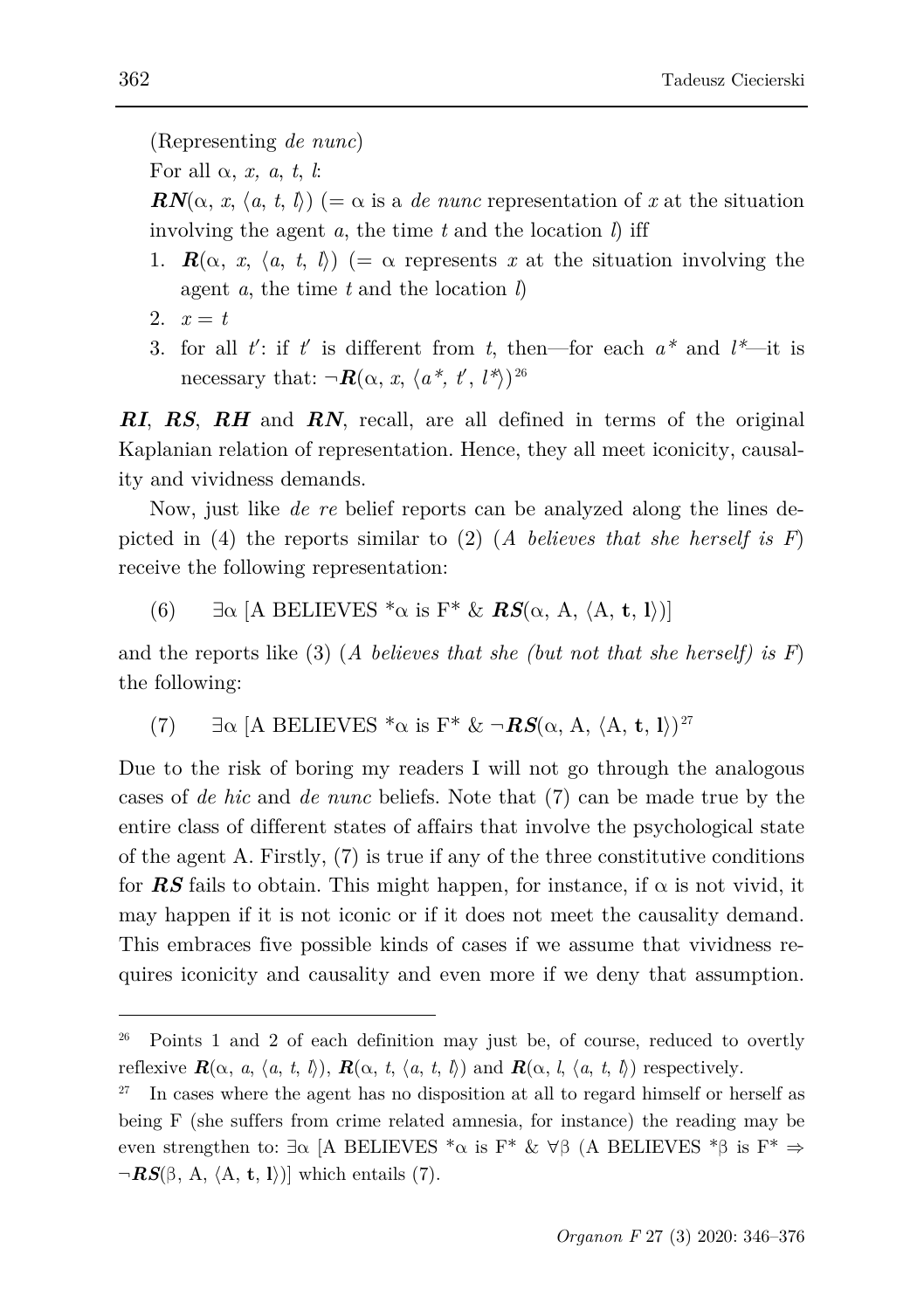Combining this with other cases where situation dependence or uniqueness fails we arrive at twenty-three *kinds* of situations that can make (7) true. This illustrates the fact that there is no simple way of connecting belief reports (at least some belief reports) and kinds of belief states that fit the belief reports in question. However, at the very same time the semantics of belief reports indicates features that every belief state must have in order to qualify as a potential truthmaker of the belief report.

The following bigger picture emerges from the analysis just presented. Beliefs, roughly, may be described as relations between agents and propositional representational structures. If we treat as criterial (for being a *de dicto* propositional attitude) the fact that the relation takes a propositional structure as an argument, then all the kinds of beliefs described above count as *de dicto*. *De re* beliefs, from that perspective, are the ones that involve relation to the propositional structure that contains at least one iconic, causal and vivid representation. Indexical beliefs are, consequently, the ones that involve the relation to the propositional structure containing iconic, causal and vivid representation that is, additionally, relativized, situation dependent and unique. In the case of *de se* beliefs this commits us to the well-known Fregean self-presentation demand as our definition of *de se* entails that "everyone is presented to himself in a special and primitive way, in which he is presented to no one else" (Frege 1956).

The theory sketched above differs in several aspects from the most popular approaches to indexical beliefs. Firstly, the approach is not committed in any way to special kinds of *de se*, *de hic* or *de nunc* or relativized contents (it is, however, committed to *representations of limited accessibility*, more about that below). In particular, it does not describe beliefs in the Lewisian manner, that is as relations between agents and properties. It also does not make use of centered worlds (cf. Stalnaker 2008) as it postulates a more fine-gained notion of belief described in terms of representations. Secondly, it differs also from the approach of John Perry as it does not introduce the special concept of a belief state that determines the proposition relatively to a situation. Here, however, the situation looks slightly different as the discussed notion of representation is clearly situation relative. If one thinks, therefore, that using a particular representation shapes the belief state of an agent, then the present account may be seen as a representationalist variant of Perry's approach.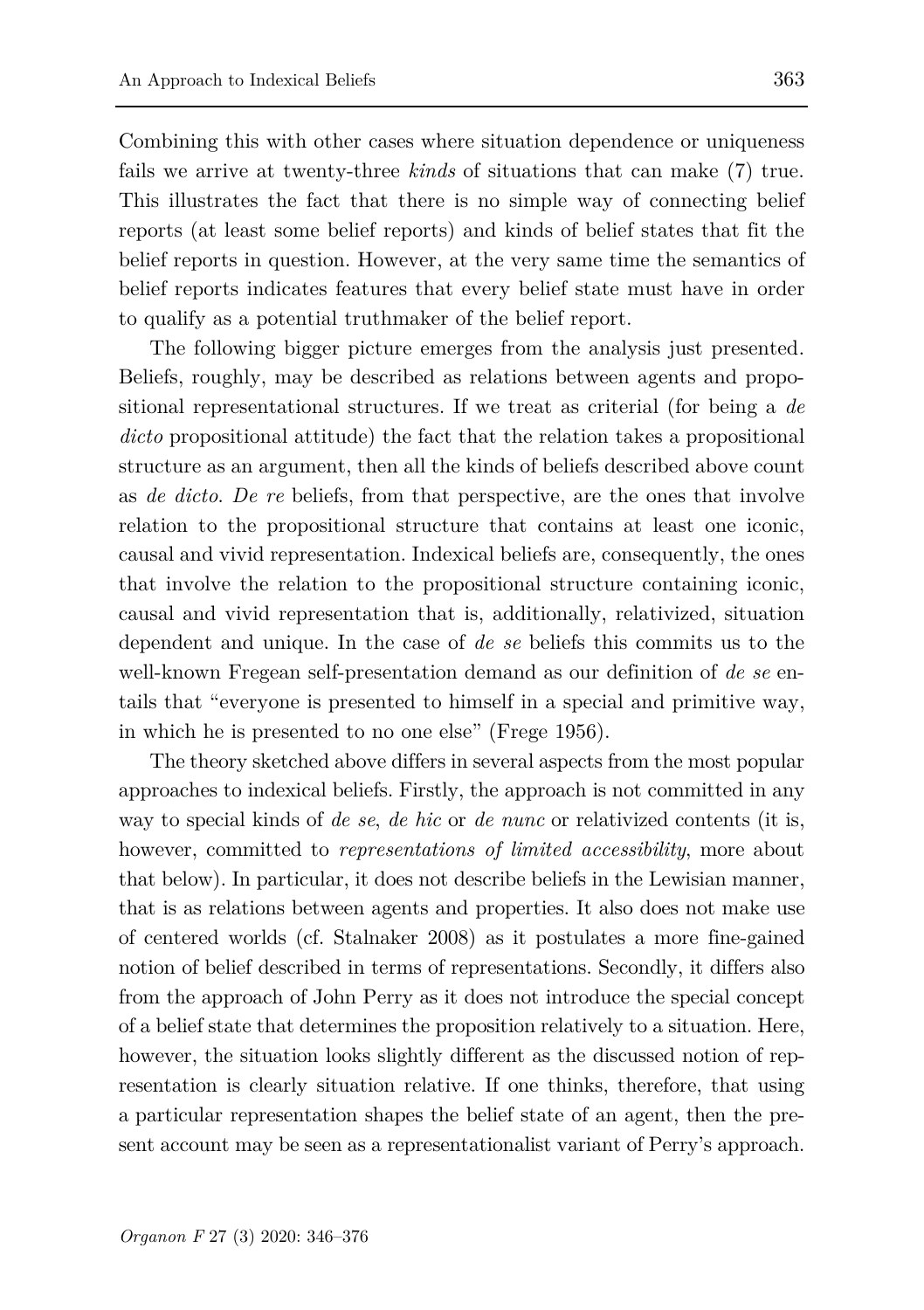The account presented offers a solution to all three problems of locating beliefs described by Feit and Capone. Firstly, *de se* beliefs differ from non*de-se* beliefs in the kind of representation involved. In particular, akin *de re* representations are neither situation dependent nor unique. Secondly, the semantic problem is solved in two steps. One is by noting that there is no need to postulate a special semantic value of "I" or "she herself" other than the referent. Another is by noting that at the level of semantic representation the belief reports that contain such phrases explicitly make use of a special relation of representation. Thirdly, if we interpret the Geach problem as a question regarding the interpretation of our propensity to treat as cases of samebelieving situations, for example like the one where both Donald and Hilary think that they will win the next presidential elections, [28](#page-18-0) then the corresponding belief reports are:

- (8)  $\exists \alpha$  [Hilary BELIEVES  $^*\alpha$  will win<sup>\*</sup> &  $RS(\alpha, \text{Hilary}, \langle \text{Hilary}, \mathbf{t}, \mathbf{l} \rangle)$ )
- (9)  $\exists \alpha$  [Donald BELIEVES  $^*\alpha$  will win<sup>\*</sup> & **RS**( $\alpha$ , Donald,  $\langle$ Donald, **t**, **l**〉))

It is, I think, clearly visible that both Hilary and Donald are related to representations that have not only isomorphic structure but also involve a single *kind* of representation. This, I think, suffices for explaining the samebeliving intuition in question. On the other hand, due to the uniqueness demand, they *cannot be related to the same representation of the relevant kind*. This naturally explains the opposite intuition.

# **4. Loosening the requirements put on indexical beliefs: five doubts**

I conclude that the theory sketched above offers a promising analysis of some aspects of the problem of indexical belief. My plan now is to discuss some potential challenges that the theory must face.

<span id="page-18-0"></span>We must, of course, keep in mind that we also have an opposite propensity to treat such cases as the ones of non-samebelieving.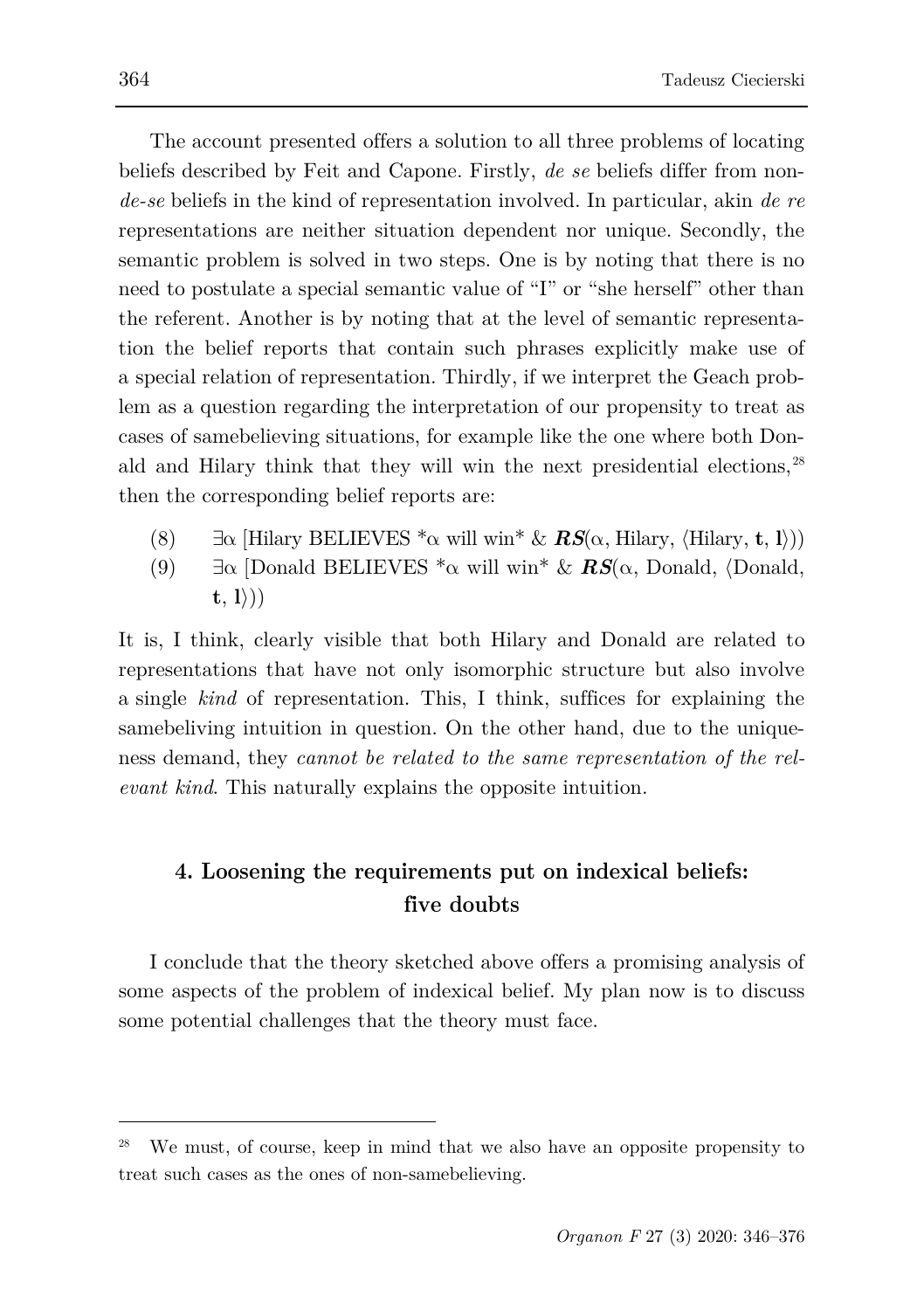### *4.1. De re beliefs about oneself*

John Perry, after discussing the proposals of Kaplan and Hintikka construing *de re* attitudes as special cases of *de dicto* attitudes, defied the idea of the applicability of such an approach to indexical beliefs on the following grounds:

However well these proposals deal with other phenomena connected with *de re* belief, they cannot help with the problem of the essential indexical. They tighten the requirements laid down by the original proposal, but those were apparently already too restrictive. If in order to believe that I am making a mess I need not have any conceptual ingredient  $\alpha$  that fits me, *a fortiori* I am not required to have one that is a vivid name of myself for me, or one that picks out the same individual in every possible world compatible with what I believe. (Perry 1979, 11)

Immediately Perry also provided the examples of *de re* beliefs of an agent about oneself that are not indexical (Perry 1979, 12). One goes as follows. Imagine that I see the reflection of the messy shopper in the mirror and I express my belief by saying "He is making a mess." By doing this I express a *de re* belief about myself. However, if I am not aware that this is my reflection I see, this *de re* belief is not a *de se* one. [29](#page-19-0)

I have no doubts that such examples conclusively prove that the class of *de se* beliefs and the class of *de re* beliefs about oneself are distinct. Does this fact pose an insuperable challenge to the theory sketched above?

There can be little doubt that in such cases the demands of iconicity, causality, vividness and enriched relativization are met. What about situation dependence and uniqueness? If we equate the situation, as we did, with the triumvirate that consists of an agent, a location and an instant, then the situation dependence means that the representation involved in *de se* cases is a function of the agent of the situation. And this is clearly the case: accidentally or not, the object represented is identical with the agent that has the relevant belief. However, the uniqueness demand is not met by the

<span id="page-19-0"></span><sup>29</sup> Similar cases have been considered in the early 70's by Ernest Sosa (Sosa 1970, 893). Perry refers to such cases as cases of "belief of the person one happens to be" (Perry 1998), Recanati (Recanati 2007) calls such beliefs "accidental *de se*."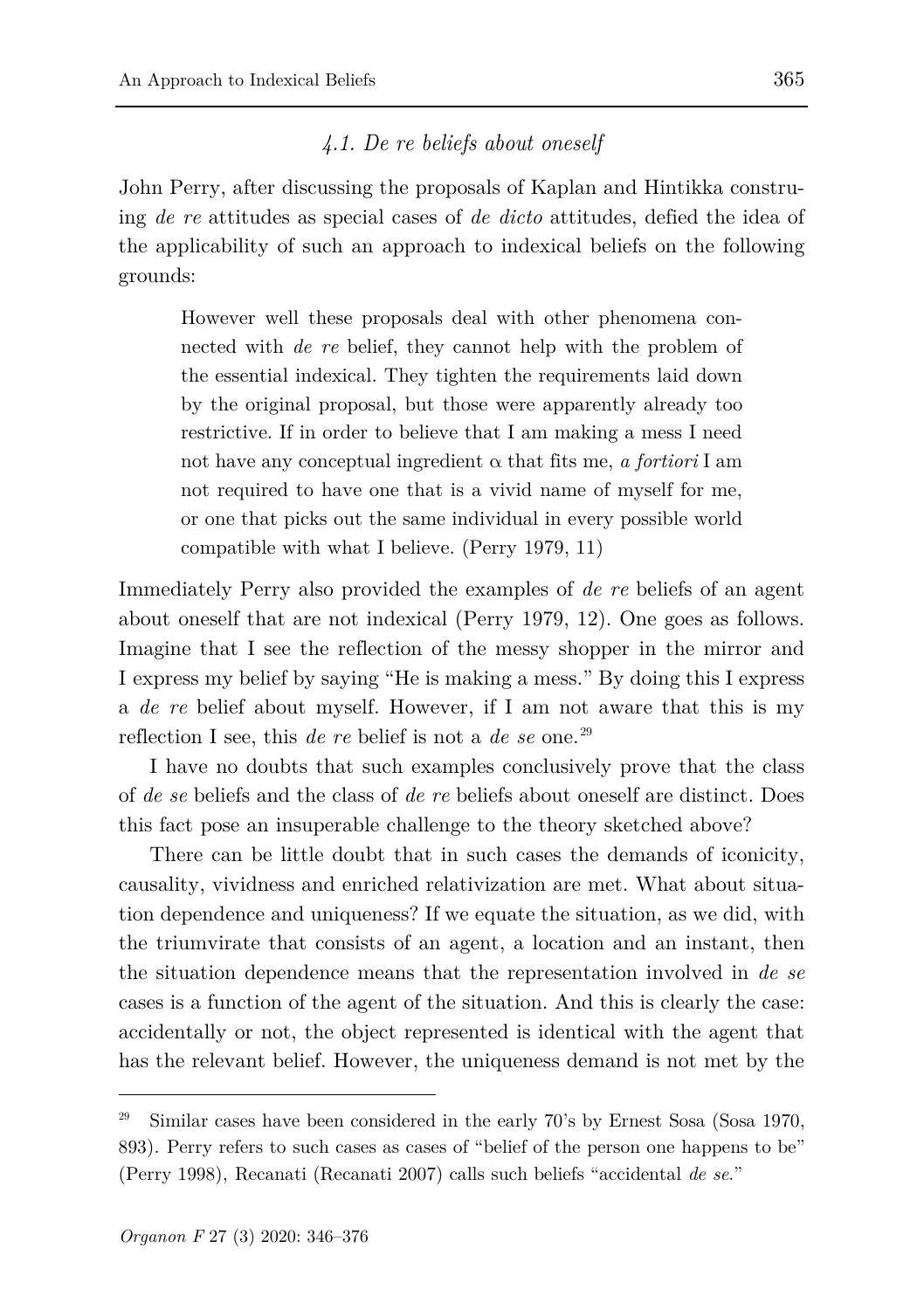agents involved in the cases of accidental *de se* beliefs. *Other person* may also see the reflection of the messy shopper and utter "He is making a mess." I see no reason to claim that there is a difference in the kind of vehicle of representation between myself (having accidental *de se* belief) and such persons (having a regular *de re* belief about myself). Therefore, the presented account of *de se* beliefs is not undermined by the discussed examples.

Inspired by scenarios involving accidental *de se* beliefs Boër and Lycan (Boër and Lycan 1980) suggested that there is no real contrast between the case of indexical beliefs and the case of non-indexical *de re* beliefs. The reason for this is that one might consider scenarios involving non-indexical *de re* beliefs that strictly follow the structure of cases involving accidental *de se* attitudes. One can, for instance (cf. Boër and Lycan 1980, 448–50), consider the story of John who sees two distant persons. One is followed by a predator while the other looks perfectly safe. John dubs the first person 'Van' and the other 'Wilfrid.' In fact, Van is just a mirror reflection of Wilfrid and the mirror reflection reveals the predator that cannot be seen in the flesh. It seems that we have here two *de re* beliefs about single person that correspond to accidental and regular *de se* beliefs.

The framework sketched above, I believe, enables to see the difference between the two cases. If Van-Wilfrid scenario involves unique representations, then *both* cases can only be perceptually unique (Van is the men that looks thusly from here now while Wilfrid is the men that looks differently from here now). Therefore, there is a symmetry between perceiving Van and perceiving Wilfrid as the change in the relevant aspect of the perceptual situation enforces the change in the representation itself (the change of the Van-like representation into the Wilfrid-like representation, for instance). However, as it has been noted above, *no parallel symmetry* in the cases of regular and accidental *de se* exists as accidental *de se* cases do not meet the uniqueness requirement with respect the relevant aspect of the situation.

# *4.2. Selfless knowledge*

A different challenge is, I think, posed by the eventuality that "in order to believe that I am making a mess I need not have any conceptual ingredient  $\alpha$  that fits me." The idea fits well with the cluster of theories developed in other papers of John Perry (cf. Perry 1986; and Kim 2010, 60–62)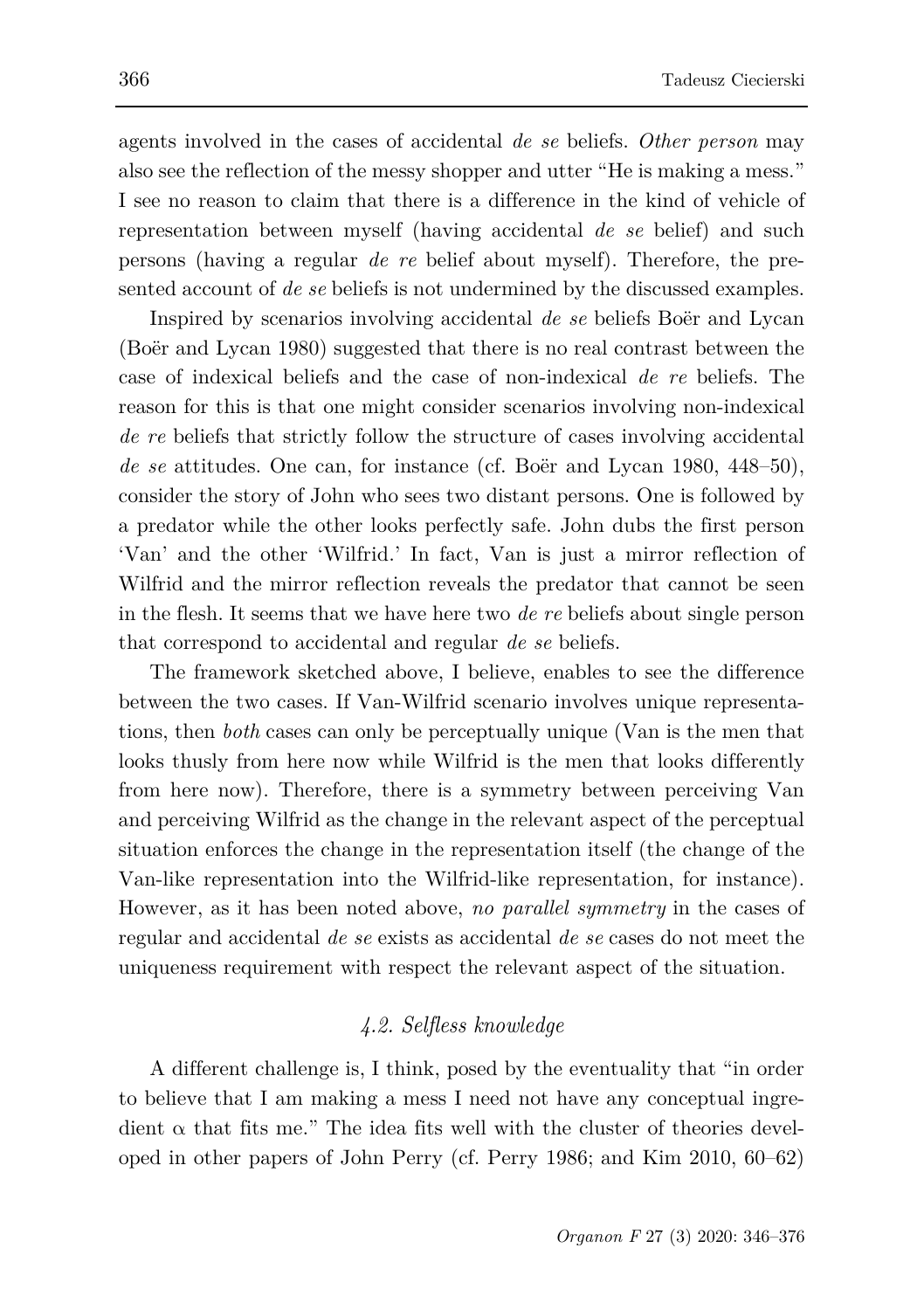where the ideas of thought without representation and the essentially selfless knowledge are introduced and discussed. Firstly, Perry argues there that it is, in principle, possible to have thoughts about something without having a representation of that thing. Secondly, he notes that many thoughts that play a motivational role in causing our actions seem to be selfless. Now, if we enable thoughts without representation and the idea of intrinsically selfless knowledge, then the possibility that at least *some de se* thoughts involve no representation of the subject may look compelling.<sup>[30](#page-21-0)</sup> And if it is compelling—one may suggest—an adequate account of *de se* beliefs cannot appeal to representations regardless of their elusiveness.

We have, therefore, two competing pictures of locating beliefs: one committed to elusive representations and another committed to non-self-representationalism. I think that the phenomenon of essential indexicality together with other broadly accepted observations regarding the explanation of human actions does, in general, favor the representationalism defended in this paper. Suppose that I am just about to write down the word "self." In order to do that I have to press a certain sequence of keys on the keyboard *in front of me*. The keys are thusly located *with respect to me*, the sequence of little key-pressing actions I have to perform is determined partially by *the goal I have*. All of these shape the action I actually perform. The objects involved (the keyboard, keys and the sequence of letters qua the intended result) might be conceived as entities that play *agent-relative roles* (cf. Perry 2000, 326). I clearly may have knowledge of all such things without representing them as accordingly related to me. However, can such knowledge be solely responsible for the explanation of action in cases where indexical beliefs seem necessary? Consider our absent-minded referee again. It is an essential feature of Monica's belief that by gaining the knowledge about the authorship of the paper she is gaining the knowledge that is *explicitly about her*. This is why we are in the position to dismiss all corresponding non-egocentric explanations that are not accompanied by the additional belief that she herself plays a corresponding non-egocentric role. This is what makes her belief essentially indexical. Hence, there are reasons

<span id="page-21-0"></span><sup>30</sup> Naturally, some *de se* thoughts may engage the representation of the subject but the very fact that the opposite is possible entails that containing a representation (of any sort) is not obligatory for being a *de se* thought.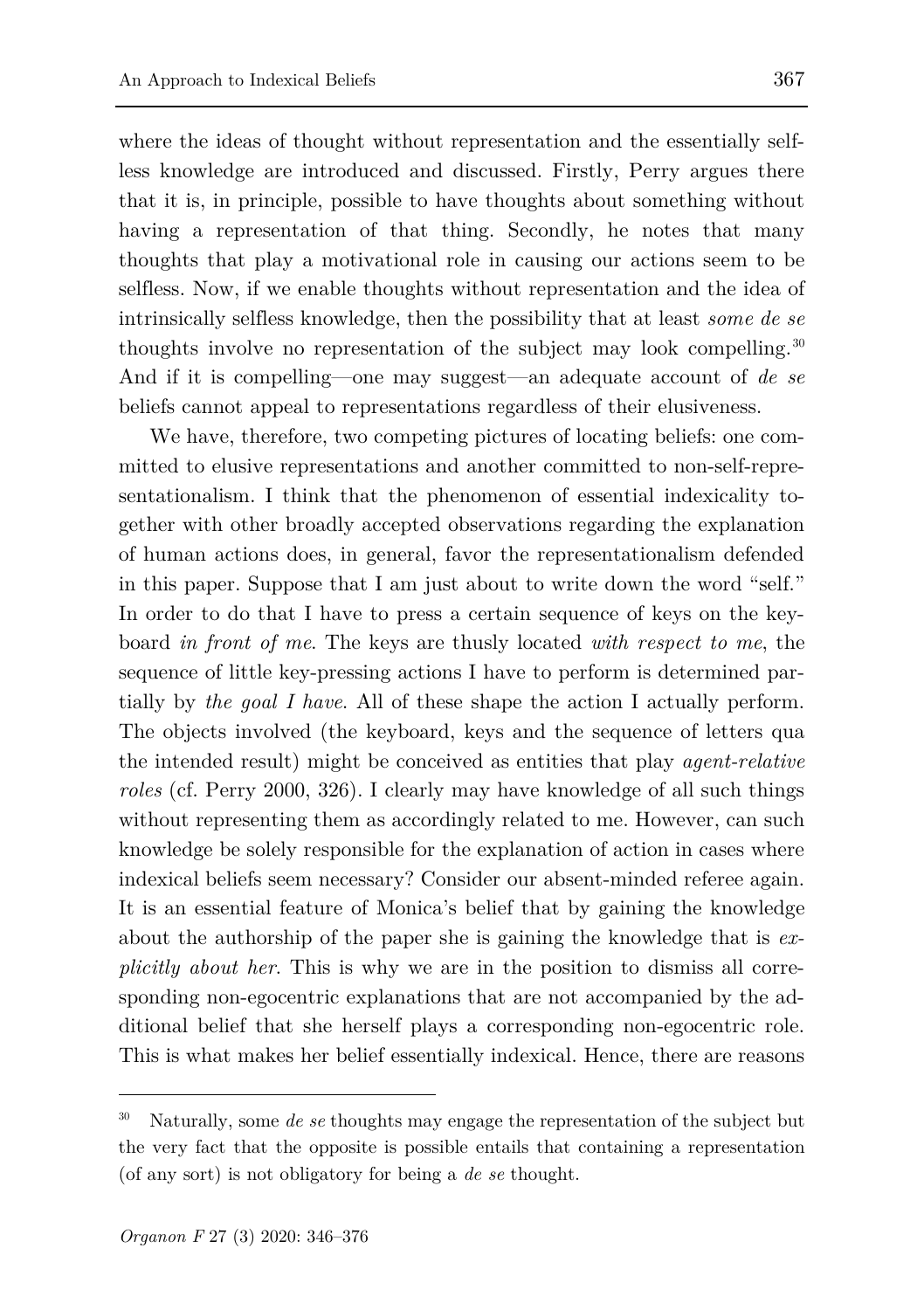to think that the classes of selfless thoughts and indexical thoughts are disjoint. Due to this fact one cannot argue against elusive representations on the basis of the possibility of thoughts without self-representation.

# *4.3. En report requirement*

I should like now to consider a different kind of worry. The approach presented above is based on David Kaplan's ideas and in his later writings Kaplan himself expressed skepticism regarding this stage of his philosophical development (cf. Kaplan 1985, 326). He also suggested that his content/character distinction constitutes a more promising framework for dealing with motivational role of beliefs. Kaplan's skepticism concerns primarily his conception of *de re* propositional attitudes and, as such, questions the bigger picture of beliefs described at the end of the section three. A natural reaction to Kaplan's skepticism is noting that even though the bigger picture may be incorrect, this does not prove that the *en report* requirement (which consists in the demands of iconicity, causality and vividness) is not necessary for indexical beliefs. In fact, it is difficult to imagine the cases in which one has a locating belief without being *en report* with its object. So, even if Kaplan is right about some *de re* cases, his observation does not extend to *de se*, *de hic* and *de nunc* ones.

An alternative reply may stress a difference between *expressing a singular proposition* and *believing* (and eventually *grasping*) *it*. It is, I think, by no means accidental that Kaplan's example concerns assertion (not belief). Asserting something undoubtedly involves a public language with all its reference-fixing aspects and ubiquitous linguistic conformism. Gareth Evans noted once that expressions are often used *deferentially*, that is with the intention of conforming to the use of others (Evans 1973, 205). In such cases a person may clearly express a proposition even though her beliefs may gave her an inadequate idea about the object she is referring to and, consequently, about the proposition she actually expresses. This, among other things, enables her to express a proposition without entertaining it. The first child example used by Kaplan (*Dthat ('the first child to be born in the twenty-first century') will be bald*) might be interpreted as an interesting case of a similar type: we expressed a singular proposition, which we were not yet capable of grasping (in 1978 when the example was given).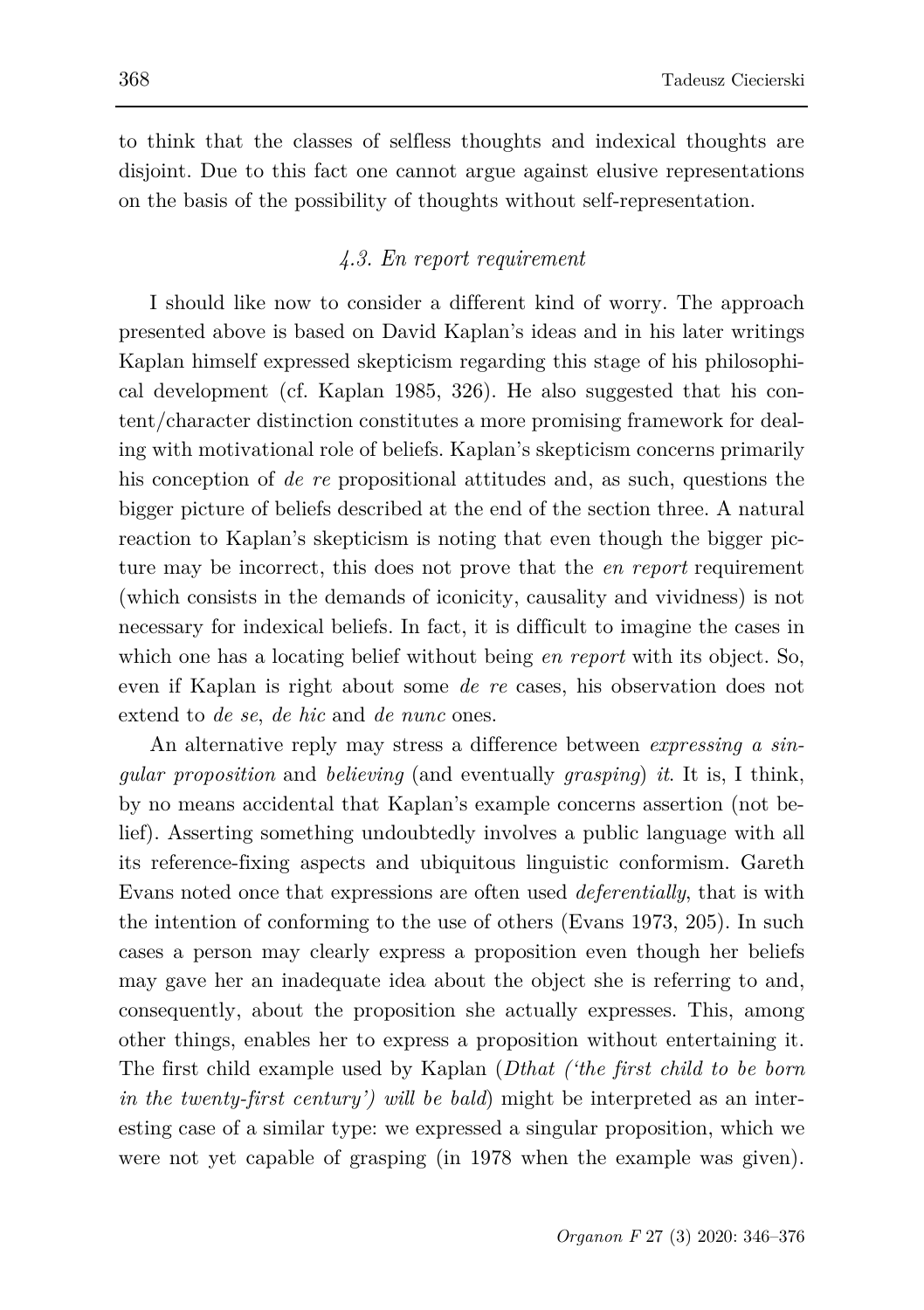The difference between Evans deferential uses and the Kaplan example would be that in the latter case we conform to the use of a description in the whole linguistic community while instrumentally employing this usage as a demonstrating procedure. Nothing similar applies to deferential uses. Despite this difference, however, both cases may potentially lead to the assertion of the proposition that *p* without belief that *p*.

I do not want to favor one of the two possible replies just presented. The important point is this: Kaplan's worry regarding his own theory does not automatically extend to self-locating beliefs, besides any such extension is highly problematic.

### *4.4. Propositions of limited accessibility*

We have seen that one of the most important features of the described approach to self-locating beliefs is the fact that it postulates a class of unique representations—ones that are not repeatable if the change in the situation affects it in a particular manner. This may suggest that our theory is committed to *propositions of limited accessibility* (PLA).

The idea of propositions of limited accessibility was introduced by John Perry who described it as claiming that:

[…] there is a class of propositions which can only be expressed in special circumstances. In particular, only I could express the proposition I expressed when I said 'I am making a mess.' Others can see, perhaps by analogy with their own case, that there is a proposition that I express, but it is in a sense inaccessible to them. (Perry 1979, 16)

Although Perry described theories that are committed to PLA as offering a consistent solution to the problem of essential indexicality, he expressed his skepticism towards them. Firstly, he pointed out that one needs additional metaphysical reasons to enable PLA. Secondly, he suggested that such reasons must somehow presuppose the ontology of "private perspectives" (Perry 1979, 16). This, in turn, questions our belief in "the common actual world" (Perry 1979, 16).

It is, therefore, important to stress that the theory sketched in this paper is literally committed not to *propositions* of limited accessibility but rather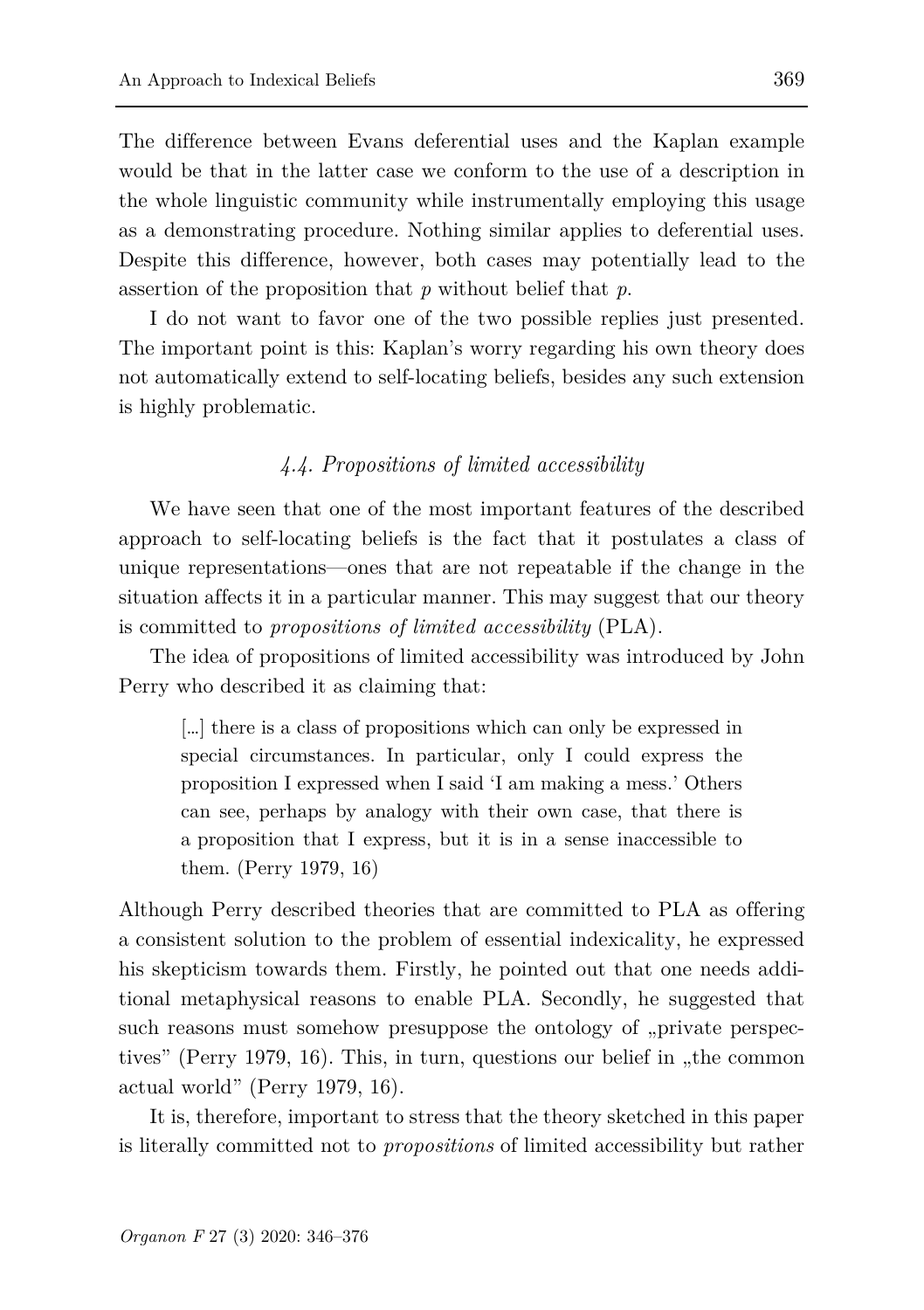to *representations* of limited accessibility (RLA). Now, we clearly do not have to equate PLA and RLA. Here are examples of three theories that are may embrace the distinction. Firstly, the representational theory of the mind, for instance, offers a theoretical framework that describes attitudes as directly related to mental representations and indirectly (*via* mental representations) to contents (including the propositional ones). Any account that sympathizes with the representational theory of the mind might, therefore, postulate RLA but deny any sort of commitment to PLA. Secondly, similar remarks apply to theories that approach the concept of proposition in a classificatory way. [31](#page-24-0) Thirdly, despite all the differences between hybrid names and unique representations there is one important parallel between the two ideas. Both unique representation and hybrid names are not contents but rather means of expression of the content. By distinguishing between propositions and representations the theory sketched in this paper assumes that objects of attitudes (representations) and semantic values of sentences (propositions) are different entities.

Since Stoic times there have been two main traditions of interpreting the concept of proposition. The first, represented for instance by Bolzano and Frege, construed them as abstract, mind independent entities. The second, represented for instance by medieval nominalists, construed them as mind dependent entities, often expressions of the mental language. Neither of the two theories, I think, would be happy to accept propositions of limited accessibility and neither would have a problem with representations of limited accessibility. The only theory that may be somehow committed to PLA is the one that equates propositions with representations and, at the very same time, treats them as abstract or, at least, completely mind independent entities (like states of affairs or situations). Such a theory would endow cognitive subjects with the capacity of having thoughts or attitudes that are *direct* relations to such mind independent entities. If we interpret

<span id="page-24-0"></span><sup>31</sup> Here John Perry stresses the importance of the representation-proposition distinction: "My conception […] is that propositions are abstract objects we use to classify cognitive states, especially states that involve representations. Propositions are not representations, but abstract objects that we use to classify states and events by the requirements of their truth (or some other form of success imposed on the rest of the world)" (Perry 2012, 27).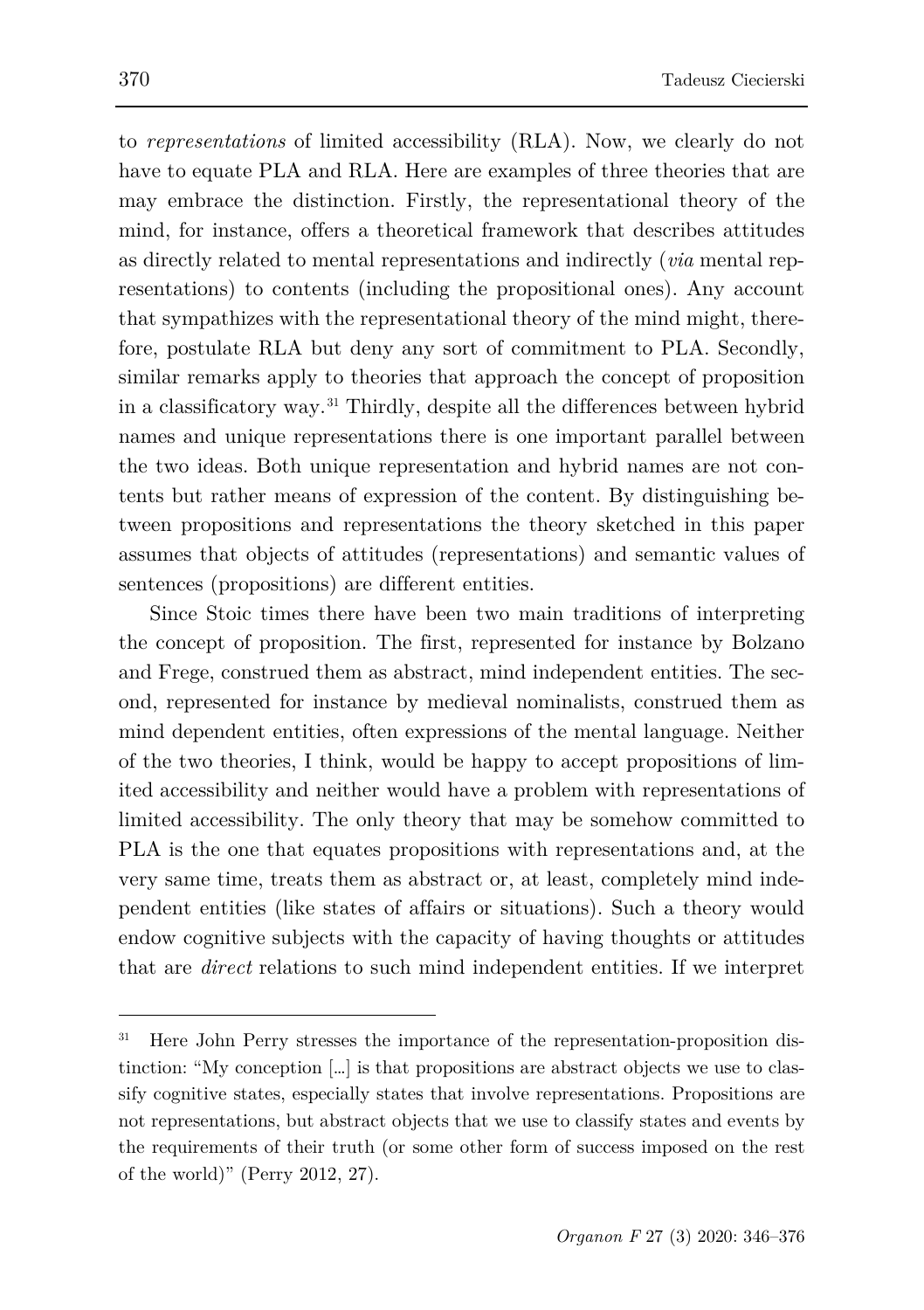the theory presented in this paper along such lines, then it is unquestionably committed to representations qua propositions of limited accessibility, However, I see no rationale for interpreting or developing it in that manner.

## *4.5. The account is "too fine-grained"*

One might worry that the view defended in this paper provides too finegrained criteria of belief individuation. The uniqueness constraint prohibits that indexical beliefs can be entertained in situations that appropriately differ from the ones where they are actually entertained. However, it seems that there is a sense in which my thought that I have two hands now (entertained at the time t) and my thought that I have two hands now (entertained at the time t′ different from t) have the same content. [32](#page-25-0) One aspect of the problem has already been addressed above: the case of two nowthoughts seems to be a temporal counterpart of the example used to illustrate Geach problem. The analysis of the cases, therefore, is similar: on the one hand, we may explain the intuition of sameness of beliefs by the fact that the two beliefs are isomorphic. There is, however, another aspect of the problem that deserves attention. If we follow strictly the observation that our theory treats beliefs as relations to mental representations, then the following *possibility* emerges: distinct mental representations might be linked to a single propositional content. If we embrace this possibility, there are at least two levels at which beliefs might be individuated. One is the level of propositional representations. At this level, two *de nunc* thoughts

<span id="page-25-0"></span><sup>&</sup>lt;sup>32</sup> The anonymous referee asked me to consider examples of two first person thoughts that I have hair today entertained on two consecutive days. Since my account says nothing about *hoc die* attitudes I decided to change the example to two *de nunc* thoughts. However, the point raised by the referee motivates another important question: should the account sketched in this paper be generalized to other sorts of indexical thoughts (today-thoughts, yesterday-thoughts, there-thoughts, you-thoughts etc.). My initial reaction is that is should not as the thoughts in question seem not to require uniqueness (I agree here with Frege's famous observations concerning "today" and "yesterday," I denied this generalization for demonstrative also when discussing the case of accidental *de se*). However, I do not have at the present moment the general criterion of demarcation and I would like to stress that this important issue requires further studies.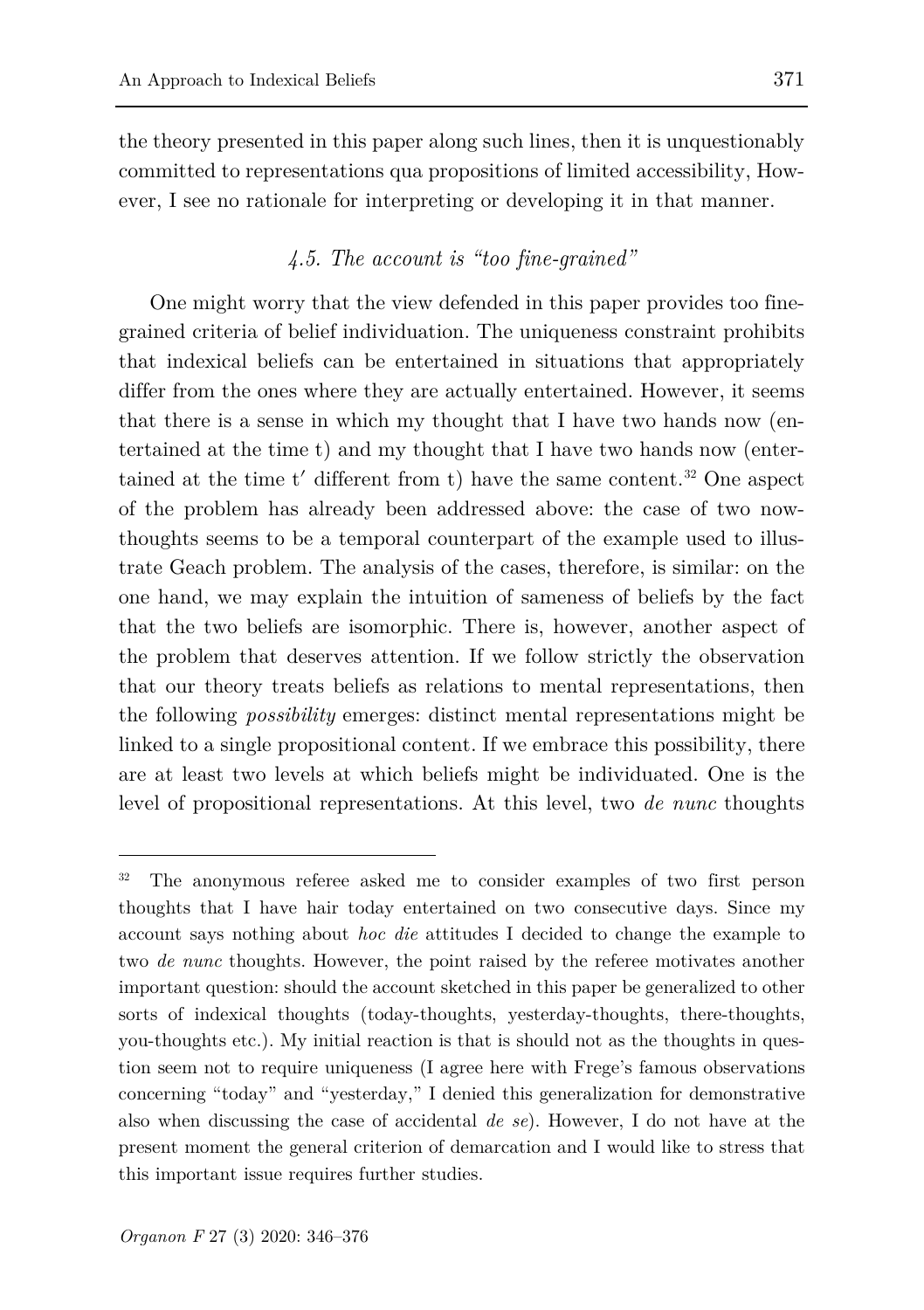entertained at different times might be similar but never strictly type-identical. Another is the level of propositional content. Here, despite being related to two distinct propositional representations, two *de nunc* thoughts entertained at different times might have the same propositional content. We have to be very careful here, however, when it comes to the analysis of particular examples. On the one hand, we might follow Prior's intuitions (Prior 1970) that redundancy theory of the present (or redundancy theory of *being here*) correctly captures the content of now-thoughts and herethoughts so my thought that I have two hands now is nothing more than the thought that I am having two hands. On the other hand, a similar approach to *de se* thoughts seems superficial and controversial. [33](#page-26-0) That having been said, at the present moment I prefer to treat this application of the propositional content/proportional representation distinction as the signpost of one of several ways in which the theory described in this paper might be developed.

### **5. Conclusions**

I have argued that a modification of Kaplan's approach to *de re* belief reports can be consistently extended to cover various cases of indexical beliefs. The resulting theory postulates a special class of unique circumstancedependent representations. However, it is neither committed to propositions of limited accessibility, nor to any sort of special indexical contents. The theory has numerous merits. Firstly, it offers a solution to psychological and semantic problems of indexical beliefs. Secondly, it enables us to solve the Geach problem. Thirdly, it has the resources to distinguish cases of regular *de se* and accidental *de se* beliefs as well as to address Boër and Lycan worries that there is no important difference between indexical and non-indexical *de re* attitudes. Fourthly, it gives a general and consistent picture of *de dicto, de re* and indexical attitudes. In particular, it indicates the similarities and dissimilarities between the three classes of attitudes. Last but not least, it seems to promise an area for further interesting

<span id="page-26-0"></span><sup>33</sup> Nevertheless, it still might be developed in the framework of egocentric logic developed by Prior (cf. Prior 1968, 135–44).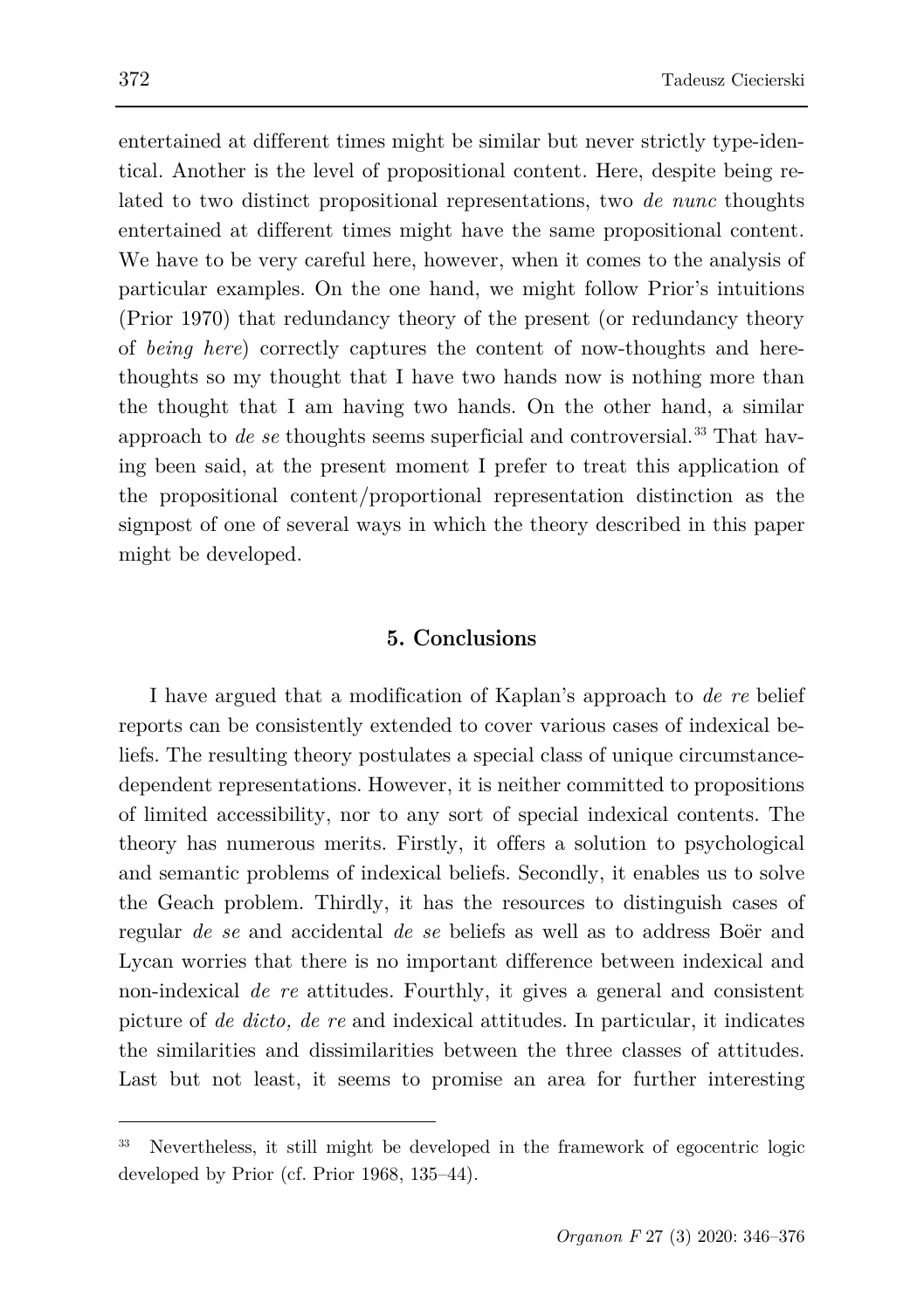philosophical developments. The account seems, for instance, to fit very well to the representational theory of the mind, the theories that appeal to the idea of representations having forms (like the mental orthography approaches), it may also be perceived as supporting the view of concepts as mental representations (cf. Margolis and Laurence 2007). All these merits, I think, support the theory as being worthy of further investigation and development.

#### **Acknowledgements**

Ideas presented in this paper were discussed at Semantic Content and Conversational Dynamics workshop (Barcelona), Philang 2017 (Lodz), South American Congress of Analytic Philosophy (Campinas), European Congress of Analytic Philosophy (Munich), during my short visit at the University of Konstanz and at the meeting of Institute of Philosophy of the Czech Academy of Sciences. I would like to thank the audiences and the anonymous reviewers of *Organon F* for insightful comments and suggestions.

#### **Funding**

The work on this paper was funded by National Science Center, Poland, grant under award number 2013/11/B/HS1/03947.

#### **References**

- Boër, Steven E., and Lycan, William G. 1980. "Who, me?" *The Philosophical Review* LXXXIX (3): 427–66.<https://doi.org/10.2307/2184397>
- Capone, Alessandro. 2016. *The Pragmatics of Indirect Reports. Socio-Philosophical Considerations*. Dordrecht: Springer.<https://doi.org/10.1007/978-3-319-41078-4>
- Cappelen, Herman, and Dever, Josh. 2013. *The Inessential Indexical: On the Philosophical Insignificance of Perspective and the First Person*. Oxford: Oxford University Press.<https://doi.org/10.1093/acprof:oso/9780199686742.001.0001>
- Castañeda, Hector N. 1966. "'He': A Study in the Logic of Self Consciousness." *Ratio* 7: 130–57.
- Chierchia, Gennaro. 1989. "Anaphora and Attitudes De Se." In *Semantics and Contextual Expressions*, edited by Renate Bartsch, Johan van Benthem, and Peter van Emde Boas, 1–31. Dordrecht: Foris.
- Ciecierski, Tadeusz. 2016. "Linguistic Criteria of Intentionality." *Studies in Logic, Grammar and Rhetoric* 46 (1): 35–58.<https://doi.org/10.1515/slgr-2016-0032>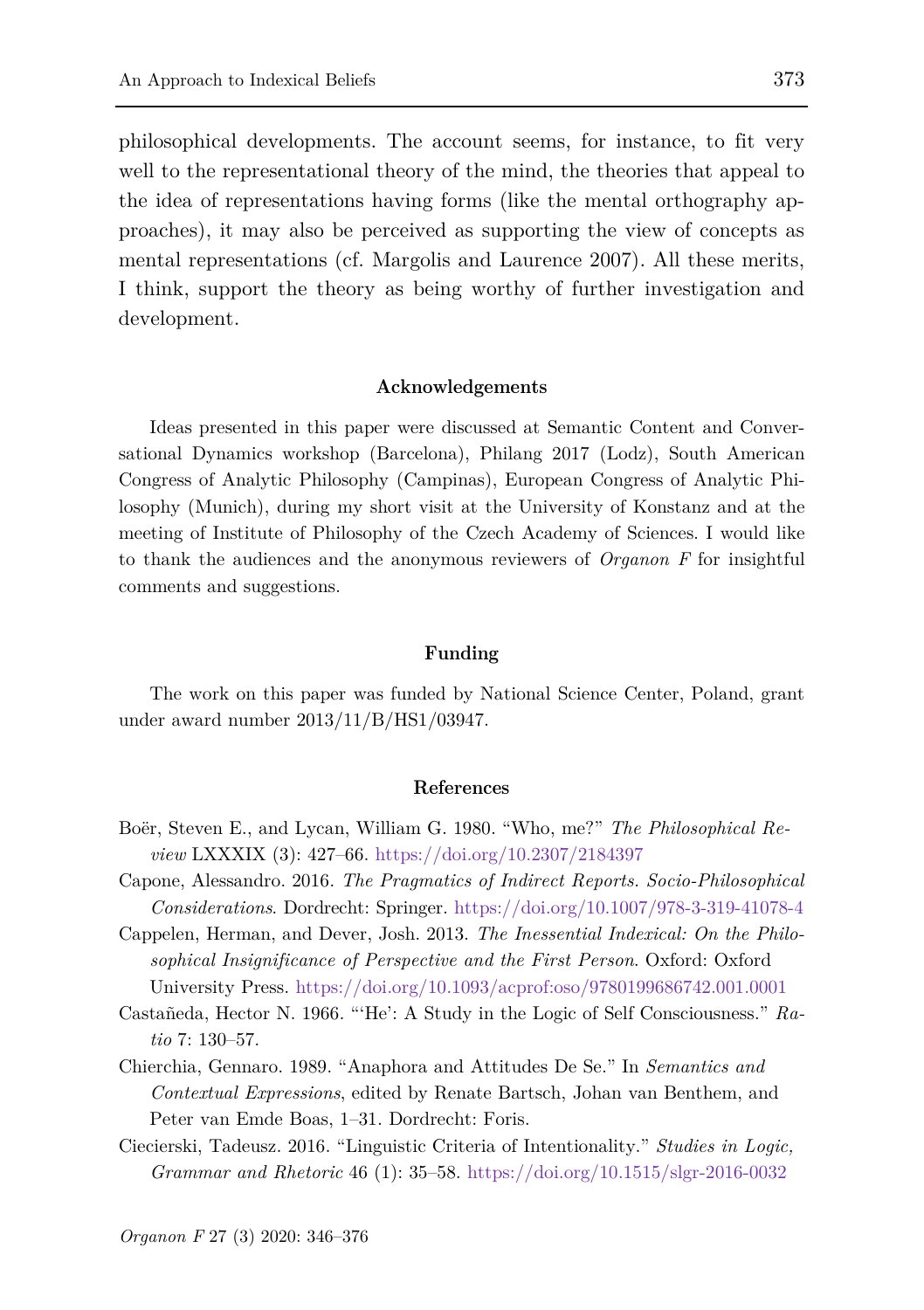- Corazza, Eros. 2004. *Reflecting the Mind.* Oxford: Oxford University Press. <https://doi.org/10.1093/019927018X.001.0001>
- Cresswell, Max. 1985. *Structured Meanings*. Cambridge (MA): The MIT Press.
- Evans, Gareth. 1973. "The Causal Theory of Names." *Proceedings of the Aristotelian Society, Supplementary Volume*s 47: 187–225. [https://doi.org/10.1093/ar](https://doi.org/10.1093/aristoteliansupp/47.1.187)[istoteliansupp/47.1.187](https://doi.org/10.1093/aristoteliansupp/47.1.187)
- Feit, Neil, and Capone, Alessandro. 2013. "The Problem of De Se Attitudes." In *Attitudes De Se. Linguistics, Epistemology, Metaphysics,* edited by Neil Feit and Alessandro Capone, 1–25. Stanford: CSLI Publications.
- Frege, Gottlob. 1956. "The Thought: A Logical Inquiry." *Mind* 65: 289–311.
- Geirsson, Heimir. 2017. "Singular Thought, Cognitivism, and Conscious Attention." *Erkenntnis* 83 (3): 1–14.<https://doi.org/10.1007/s10670-017-9905-3>
- Gillon, Brendan S. 1990. "Ambiguity, Generality, and Indeterminacy: Tests and Definitions." *Synthese* 85: 391–416.<https://doi.org/10.1007/BF00484835>
- Grabarczyk, Paweł. 2016. Concepts as Soft Detectors. *New Ideas in Psychology* 40: 86–93.<https://doi.org/10.1016/j.newideapsych.2015.03.001>
- Higginbotham, James. 2003. "Remembering, Imagining, and the First Person." In *Epistemology of Language*, edited by Alex Barber, 496–535. Oxford: Clarendon. <https://doi.org/10.1093/acprof:oso/9780199239313.003.0012>
- Jaszczolt, Kasia. 2013. "Contextualism and Minimalism on De Se Belief Ascription." In *Attitudes De Se. Linguistics, Epistemology, Metaphysics,* edited by Neil Feit and Alessandro Capone, 69–103. Stanford: CSLI Publications.
- Jeshion, Robin. 2010. "Singular Thought: Acquaintance, Semantic Instrumentalism and Cognitivism." In *New Essays on Singular Thought*, edited by Robin Jeshion, 105–40. Oxford: Oxford University Press. [https://doi.org/10.1093/ac](https://doi.org/10.1093/acprof:oso/9780199567881.003.0005)[prof:oso/9780199567881.003.0005](https://doi.org/10.1093/acprof:oso/9780199567881.003.0005)
- Kaplan, David. 1968. "Quantifying in." *Synthese* 19 (1-2): 178–214. <https://doi.org/10.1007/BF00568057>
- Kaplan, David. 1985. "Dthat." In *The Philosophy of Language*, edited by Aloysius Martinich, 315–28. Oxford: Oxford University Press.
- Kim, Hanseung. 2010. "Two Notions of Indexicality." *Semiotica* 180 (1): 47–67. <https://doi.org/10.1515/semi.2010.030>
- Konderak, Piotr. 2017. "The Conscious Semiotic Mind." *Studia Semiotyczne* 31 (1): 67–89.<https://doi.org/10.26333/sts.xxxi1.05>
- Kripke, Saul. 2011. "Unrestricted Exportation and Some Morals for the Philosophy of Language." In *Philosophical Troubles,* 322–50. Oxford: Oxford University Press.<https://doi.org/10.1093/acprof:oso/9780199730155.001.0001>
- Künne, Wolfgang. 1992. "Hybrid Proper Names." *Mind* 101 (404): 721–30. <https://doi.org/10.1093/mind/101.404.721>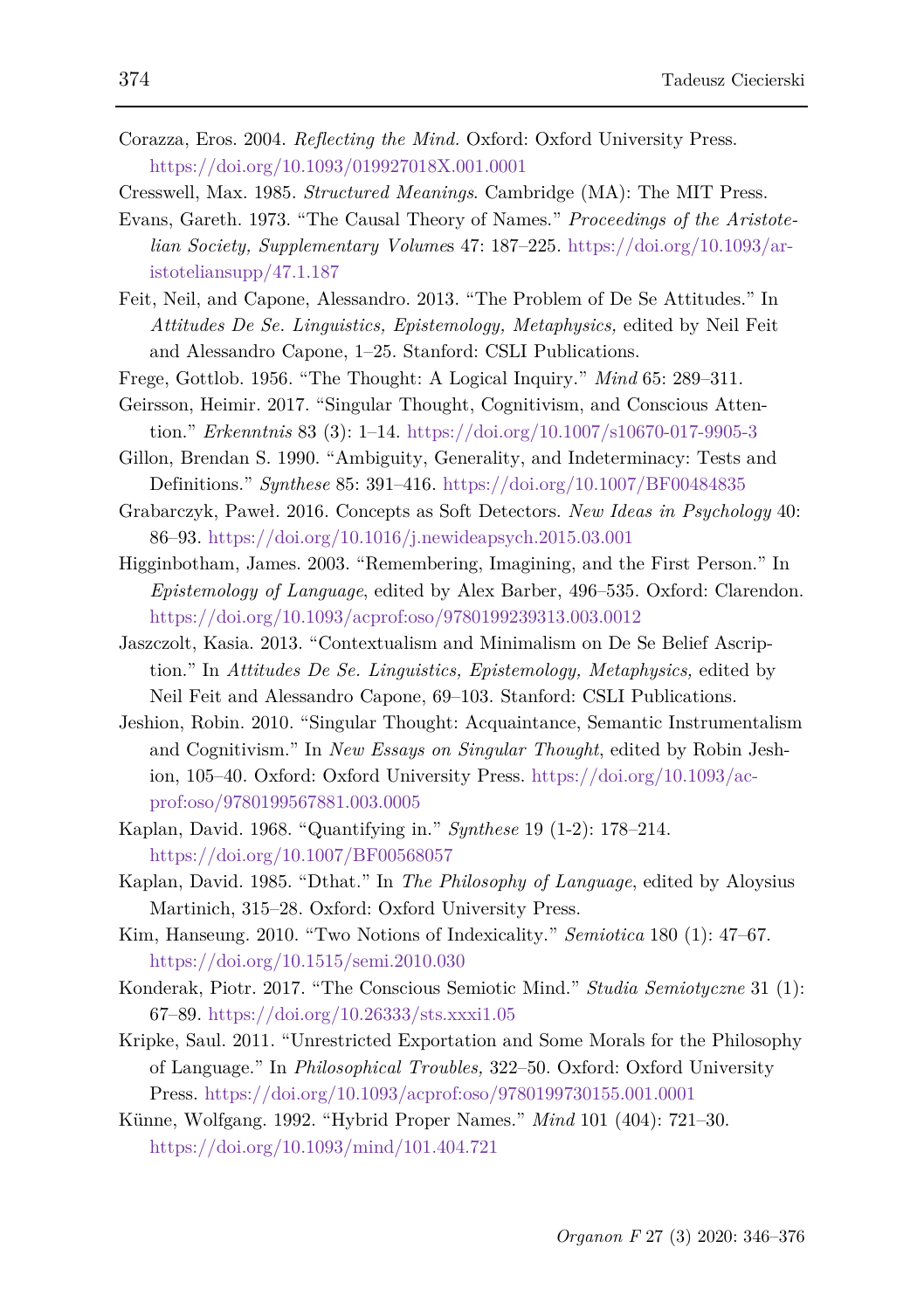- Lewis, David. 1979. "Attitudes *De Dicto* and *De Se*." *Philosophical Review* 88 (4): 513–43.
- Margolis, Eric, and Laurence, Stephen. 2007. "The Ontology of Concepts—Abstract Objects or Mental Representations?" *Noûs* 41 (4): 561–93. <https://doi.org/10.1111/j.1468-0068.2007.00663.x>
- Peacocke, Christopher. 1981. "Demonstrative Thought and Psychological Explanation." *Synthese* 49 (2): 187–217.<https://doi.org/10.1007/BF01064298>
- Perry, John. 1979. "The Problem of the Essential Indexical." *Noûs* 13 (1): 3–21.
- Perry, John. 1986. "Thought without Representation." *Proceedings of the Aristotelian Society*, Supplementary Volumes 60: 137–66. [https://doi.org/10.1093/aris](https://doi.org/10.1093/aristoteliansupp/60.1.137)[toteliansupp/60.1.137](https://doi.org/10.1093/aristoteliansupp/60.1.137)
- Perry, John. 1998. "Myself and I." In *Philosophie in Synthetischer Absicht*, edited by Marcelo Stamm, 83–103, Klett-Cotta. Reprinted in (Perry 2000, 325–39).
- Perry, John. 2000. *The Problem of Essential Indexical and Other Essays*. Stanford: CSLI Publications.
- Perry, John. 2013. "Self-Locating Beliefs." In *Attitudes De Se. Linguistics, Epistemology, Metaphysics,* edited by Neil Feit and Alessandro Capone, 385–408. Stanford: CSLI Publications.
- Peterson, Philip L. 1997. *Fact, Proposition, Event*. Dordrecht: Kluwer Academic Publishers.<https://doi.org/10.1007/978-94-015-8959-8>
- Prior, Arthur N. 1968. *Papers on Time and Tense*. Oxford: Oxford University Press.
- Prior, Arthur N. 1970. "The Notion of the Present." *Studium Generale* 23: 245–48.
- Recanati, François. 2007. "Imagining *De Se*." [https://halshs.archives-ouver](https://halshs.archives-ouvertes.fr/file/index/docid/160757/filename/de_se_imagining11.pdf)[tes.fr/file/index/docid/160757/filename/de\\_se\\_imagining11.pdf](https://halshs.archives-ouvertes.fr/file/index/docid/160757/filename/de_se_imagining11.pdf)
- Rudnicki, Jakub. 2019. "Centred Propositions, what is Asserted, and Communication." *Theoria*. <https://doi.org/10.1111/theo.12215>
- Schlenker, Philippe. 2011. "Indexicality and De Se Reports." In *Semantics. An International Handbook of Natural Language Meaning.* edited by Klaus von Heusinger, Claudia Maienborn, and Paul Portner, 1561–1604. Berlin: Mouton de Gruyter.
- Sells, Peter. 1987. "Aspects of Logophoricity." *Linguistic Inquiry* 18: 445–79.
- Stalnaker, Robert C. 1981. "Indexical Belief." *Synthese* 49: 129–51. Reprinted in: (Stalnaker 1999, 130–49)<https://doi.org/10.1007/BF01063917>
- Stalnaker, Robert C. 1999. *Context and Content.* Oxford: Oxford University Press. <https://doi.org/10.1093/0198237073.001.0001>
- Stalnaker, Robert C. 2008. *Our Knowledge of the Internal World*. Oxford: Oxford University Press.<https://doi.org/10.1093/acprof:oso/9780199545995.001.0001>
- Sosa, Ernest. 1970. "Propositional Attitudes *De Dicto* and *De Re*." *The Journal of Philosophy* 67 (21): 883–96.<https://doi.org/10.2307/2024040>